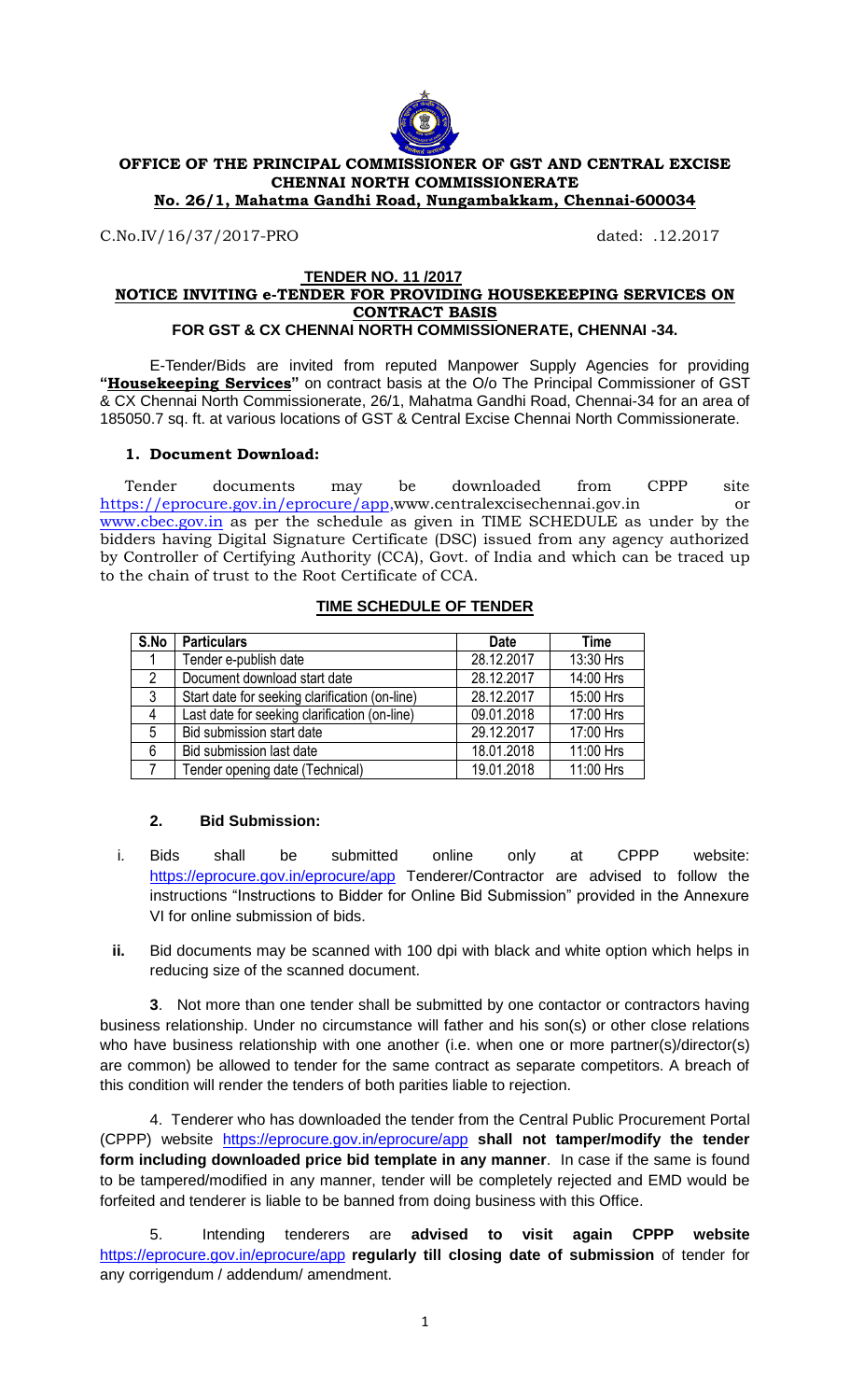6. The rates shall be quoted in Indian Rupees only.

7. The rates will be inclusive of all taxes (except GST), fees, levies, etc. and any revision in the statutory taxes, fees, etc will be the responsibility of the Bidder.

8. In case of any discrepancy/difference in the amounts indicated in figures and words the amount in words will prevail and will be considered.

9. The quoted rates shall remain firm throughout the tenure of the contract and no revision is permissible for any reason.

For further details, Dr. S. Periannan, Deputy Commissioner (Prev.) may be contacted at 044-28335011.

**NOTE**: The Department reserves the right to postpone the date of opening or to accept or reject any or all the bids, without assigning any reasons.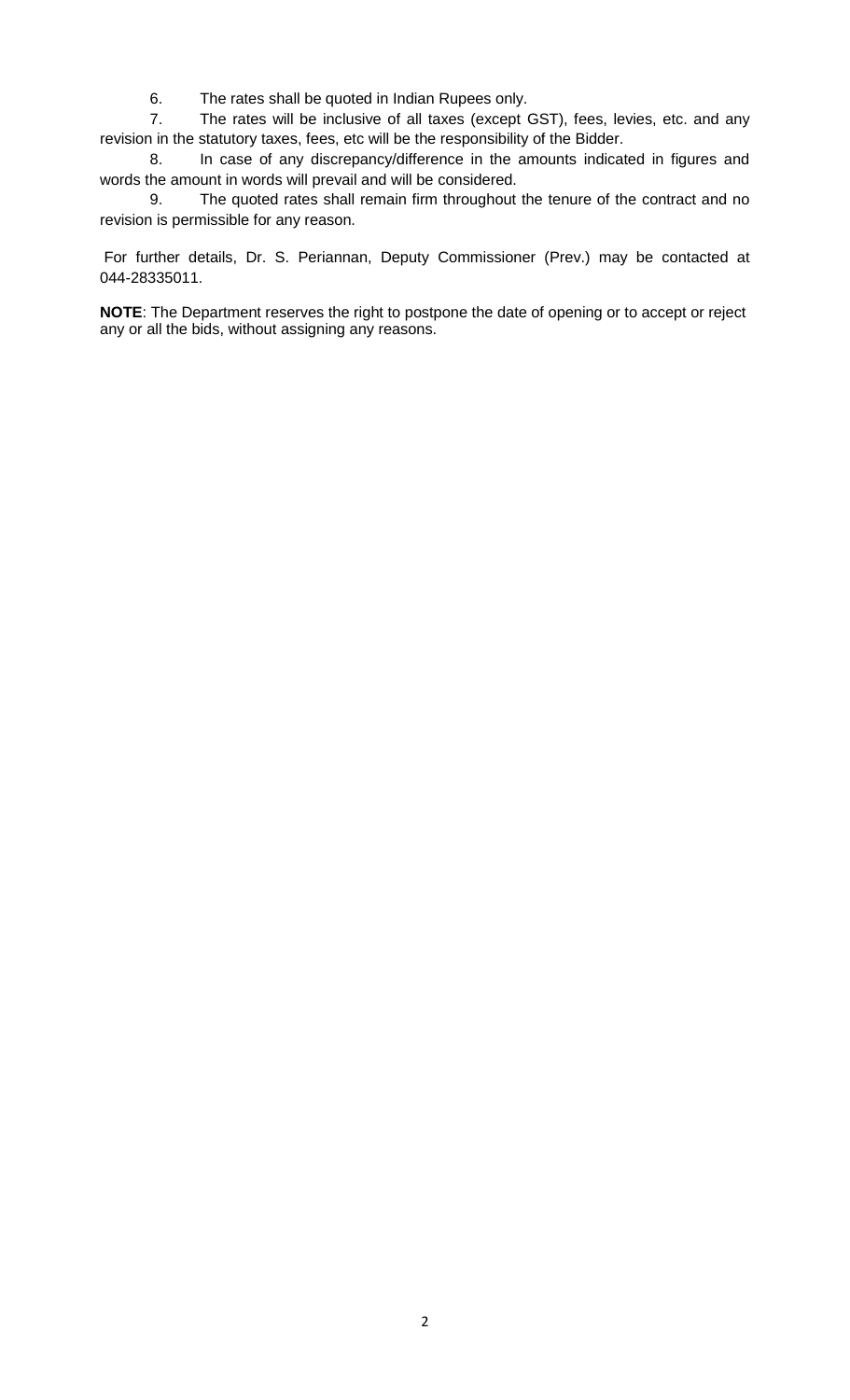

## **OFFICE OF THE PRINCIPAL COMMISSIONER OF GST AND CENTRAL EXCISE CHENNAI NORTH COMMISSIONERATE**

**No. 26/1, Mahatma Gandhi Road, Nungambakkam, Chennai-600034** C.No.IV/16/37/2017-PRO

# **TENDER DOCUMENT**

E-Tender/Bids are invited from reputed Manpower Supply Agencies for providing **"Housekeeping Services"** on contract basis at the O/o The Principal Commissioner of GST & CX Chennai North Commissionerate, 26/1, Mahatma Gandhi Road, Chennai-34 for an area of 185050.7 sq. ft. at various locations of GST & Central Excise Chennai North Commissionerate.

| SI. No. | <b>Particulars</b>                             | Page      |
|---------|------------------------------------------------|-----------|
|         |                                                | No.       |
| 1.      | <b>Tender Notice</b>                           | $1 - 3$   |
| 2.      | <b>Terms &amp; Conditions - Annexure I</b>     | $4 - 16$  |
| 3.      | <b>Offer Letter - Annexure II</b>              | 17        |
| 4.      | Technical Bid - Annexure III (A), Annexure III | $18 - 20$ |
|         | (B) & Annexure III (C)                         |           |
| 5.      | Annexure IV (Bidder undertaking)               | 21        |
| 6.      | <b>Financial Bid (Annexure-V), Price Bid</b>   | $22 - 23$ |
|         | <b>Document (Annexure-VII)</b>                 |           |
| 7.      | <b>Annexure-VIII (Undertaking by Bidder)</b>   | 24        |
| 8.      | Annexure-VI (Instructions for online bid       | $25 - 26$ |
|         | submission)                                    |           |

## **INDEX**

(Signature of bidder)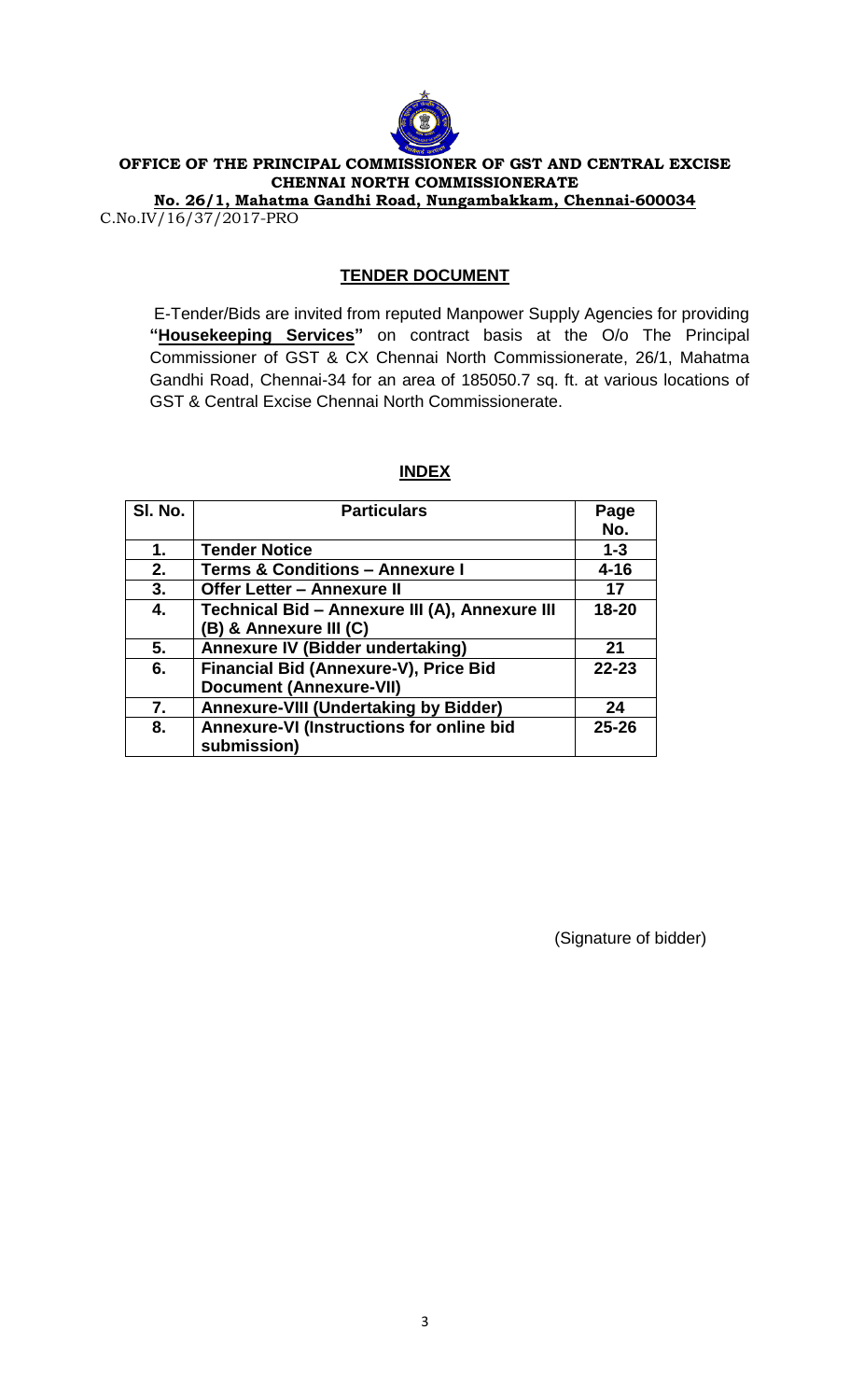## **Annexure-I Terms & Conditions**

General Rules and Directions for the Guidance of the Bidder **(Section I),**

- 1.1. Scope of Tender
- 1.1.1 The Principal Commissioner, GST & CX Chennai North, (hereinafter referred to as the Buyer), invites e-tenders/Bids for "Providing Housekeeping services for its offices located at 26/1, Mahatma Gandhi Road, Chennai-34 and at Ananda Complex, Teynampet, Chennai-18." as defined in the tender documents (hereinafter referred to as the "Service").

#### 1.1.2 Duration of the Contract:

The Contract period is from 01.04.2018 to 31.03.2019. The contract is extendable at the same terms and conditions and at the same rates by one more year subject to providing of services to the satisfaction of buyer, at the sole discretion of the buyer.

- 1.1.3 All equipment and cleaning supplies will be provided by the Office of the Principal Commissioner of GST and Central Excise, Chennai North
- 1.1.4 Area:

| S1. | Name of the Office           | Location               | Building Area | External Area  | Total Area   |
|-----|------------------------------|------------------------|---------------|----------------|--------------|
| No. |                              |                        | (Covered area | (Uncovered)    | (in sq. ft.) |
|     |                              |                        | in sq. ft)    | area in Sq.Ft) |              |
| 1.  | Principal<br>The<br>O/O      | 26/1, Nungambakkam     |               |                |              |
|     | Commissioner of GST          | High Road, Chennai-34  | 98906.7       | 56699.0        | 155605.7     |
|     | & CX, Main & Annexe          | (Entire<br>main<br>and |               |                |              |
|     | <b>Buildings</b>             | Annexe Building        |               |                |              |
| 2.  | The Asst.<br>O/O             | 459 (Old No.317), Anna |               |                |              |
|     | Deputy Commissioner          | Salai,<br>Teynampet,   |               |                |              |
|     | <b>GST</b><br>&<br>CX,<br>of | Chennai -18            | 20074.0       | 9371.0         | 29445        |
|     | Thiruvottiyur<br>and         |                        |               |                |              |
|     | Royapuram Division           |                        |               |                |              |
|     |                              | Total                  | 1,18,980.7    | 66070.0        | 185050.7     |

#### 1.1.5 Cleaning Schedule:

The contractor"s cleaning schedule shall be planned to include Daily, Weekly and Monthly cleaning activity. The contractor shall periodically review and revise the cleaning schedule in consultation with this office and submit a copy of the same to the Public Relations officer.

1.1.6 The Main Building at Nungambakkam comprises of Ground floor plus five floors and the Annexe Building, Ground plus seven floors. The contractors shall deploy not less than six housekeepers on each floor of the Main Building and not less than three housekeepers on each floor in the Annexe Building. The Building located in Teynampet at S. No.2 of para 1.1.4 above comprises of Ground plus three floors. The contractor shall deploy not less than two housekeepers on each floor in that Building. The above deployment of housekeepers shall be in addition to the supervisors required for each of the Main & Annexe Buildings as in 2.3.3.

## **(A) OFFICE SPACES:**

(i) All the office floor area including officers' chambers, staff halls, visitors rooms, form stores, record rooms, facilitation counter etc. shall be cleaned and mopped once daily and scrubbed and vacuum-cleaned once in a week. They shall do extra mopping at entrance of this Building on rainy days to avoid slippage.

(ii) Furniture like tables, chairs, visitors' chairs, computer tables, almirahs etc. and electronic gadgets like computers, telephones, fax machines, photocopier machines etc. installed in the above mentioned areas shall be made dust-free and dusting shall be done daily. The compactors, doors, windows, partition, Venetian blinds and curtains shall also be kept clean by wiping them once in a week.

(iii) All records are kept in the compactors, alrnirahs and racks. The dust getting accumulated over them shall be vaccum cleaned once in a fortnight, that too only on a working day in the presence of the official who is in possession of such records or such other designated official.

(iv)The lobbies at the building shall be spic-and-span and dry mopping of dust and dirt shall be done as the and when stains or foot marks appear. All items of furniture installed at the lobbies viz. tables, chairs, glass doors partitions etc., shall be dusted at regular intervals on all working days.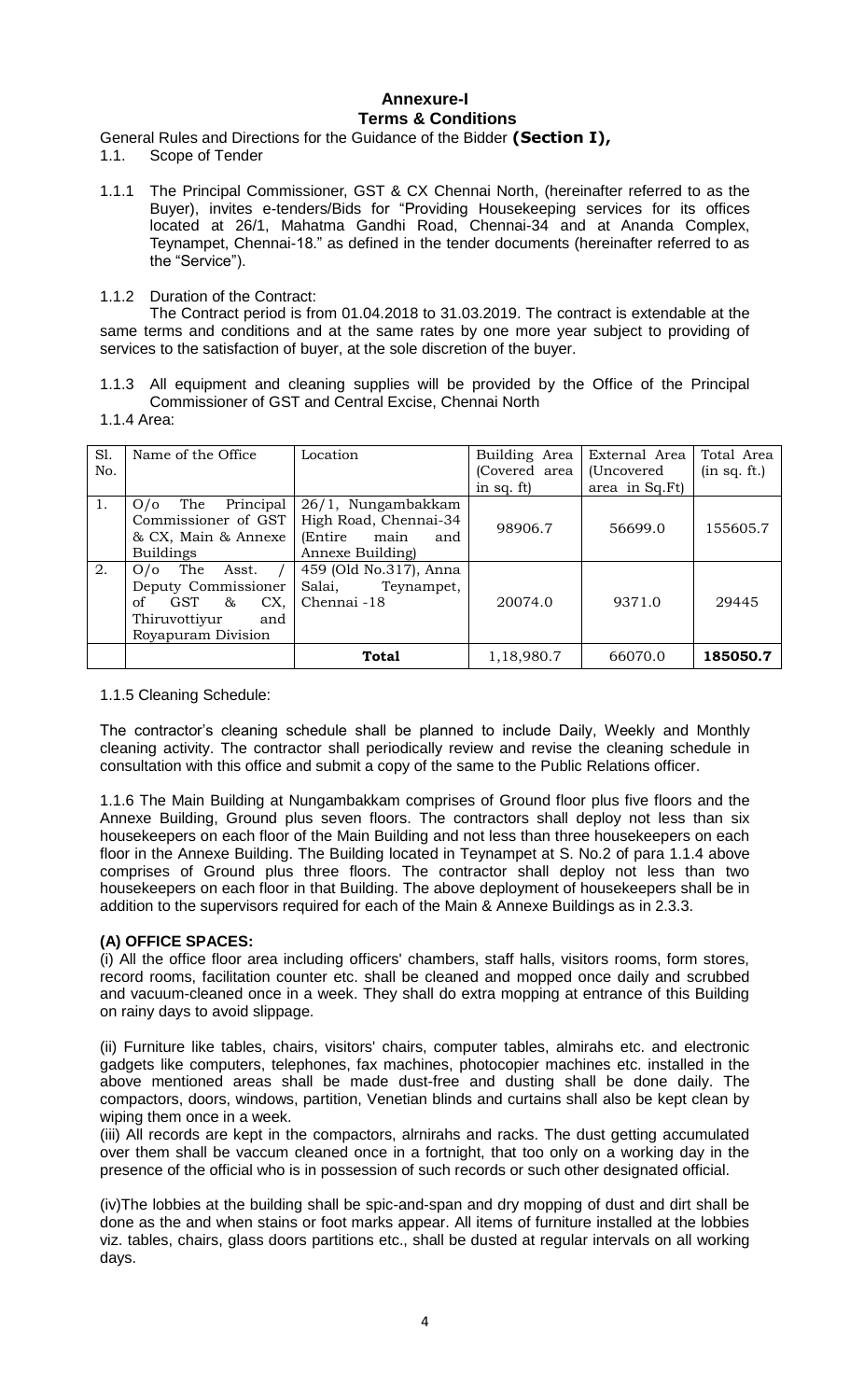(v) The electrical fittings like tube lights, fans, etc. shall be cleaned once in a week. Artificial plants, door mats and carpets shall be cleaned on a weekly basis.

(vi) All officers' chambers shall be sprayed with room fresheners and where automatic dispensers are installed, the contractor shall follow a schedule for timely replacement of empty refills and provide account for refills supplied by this office.

(vii)The contractor is also liable for cleaning and maintenance of any additional office area/toilets/common area added up during the contract period.

(viii) A Duty chart with details of the daily cleaning work undertaken by all the housekeeping assistants deployed by the contractor shall be prepared by the contractor and maintained with the initials of the Supervisor in it as a mark of having completed of the cleaning operation. A column shall also be provided on the same for the designated Officer of this Building for making his initials and entering his remarks on the quality of work done.

## **(B) TOILETS:**

(i) The office building has common toilets and attached toilets. All the toilets shall be cleaned and made fit for use by 8.45 a.m. on working days. Care shall be taken that the cleaning operation does not obstruct the use of toilets for a very long time. The common toilets in the office, urinals, commodes, wash basins, mirrors, tap fittings etc. shall be cleaned atleastfour times daily. Toilet floors shall always be kept dry.

(ii) Toilet fresheners, naphthalene balls and urinal cubes shall be used in all toilets by the contractor.Where automatic dispensers (airfreshner / liquid soap) are installed, the contractor shall follow a schedule for timely replacement of empty refills and provide account for refills supplied by this office.

(iii) The electrical fittings like tube lights, fans, exhaust fans etc, shall be cleaned once in a week.

(iv) Any leakage in the toilets, faulty taps and valves shall be brought to the notice of the Public Relations Unit, immediately.

(v) A time chart of the cleaning work undertaken shall be kept at the rear side of the toilet door with the initials of the housekeeper and the supervisor in it as a mark of having completed the cleaning operation as per the guidelines. A column shall also be provided on the same for the designated Officer of this Building for making his initials and entering his remarks on the quality of work.

#### **(C) COMMON AREA:**

(i) The corridor area, staircase and its railings, bannisters and the lifts shall be cleaned and mopped twice a day. The corridors and staircases shall also be cleaned using a floor scrubber machine once in a week.

(ii) The electrical fittings like tube lights, fans, exhaust fans etc. m the corridor, staircases and lifts shall be cleaned once in a fortnight.

(iii) The doors, windows, glass, partitions, walls skirting, plants holders, door mats, carpets, paintings, name boards, fire extinguishers etc. in the corridors and staircases shall also be wiped clean once in a week.

(iv) Apart from periodic cleaning, if stains, spills or footmarks or by any act of human or nature, or if anything is found or reported in these areas, the same shall be cleaned immediately.

(v) The surroundings of these buildings including car parking and two wheeler parking etc. shall be cleaned twice daily. They should be totally free from leaves and litter. Such cleaning must be completed in the forenoon before 08.45 hours and in the afternoon before 16.30 hours.

(vi) Honeycombs if found or reported anywhere, shall be removed immediately

(vii) All rubbish and waste items that gets accumulated at the Office space / toilets/ corridors and staircases and dustbins shall be relocated daily to the dumping points set up by the Department/Corporation of Chennai and there shall be no left overs at the end of the day. All waste for disposal shall be- segregated into organic and inorganic (plastics, thermocool, metal, coconut shells, rubber etc) as per the norms set by the Corporation of Chennai. The containers/ carry bags for segregation and storage of waste and the like will be provided by the Buyer. The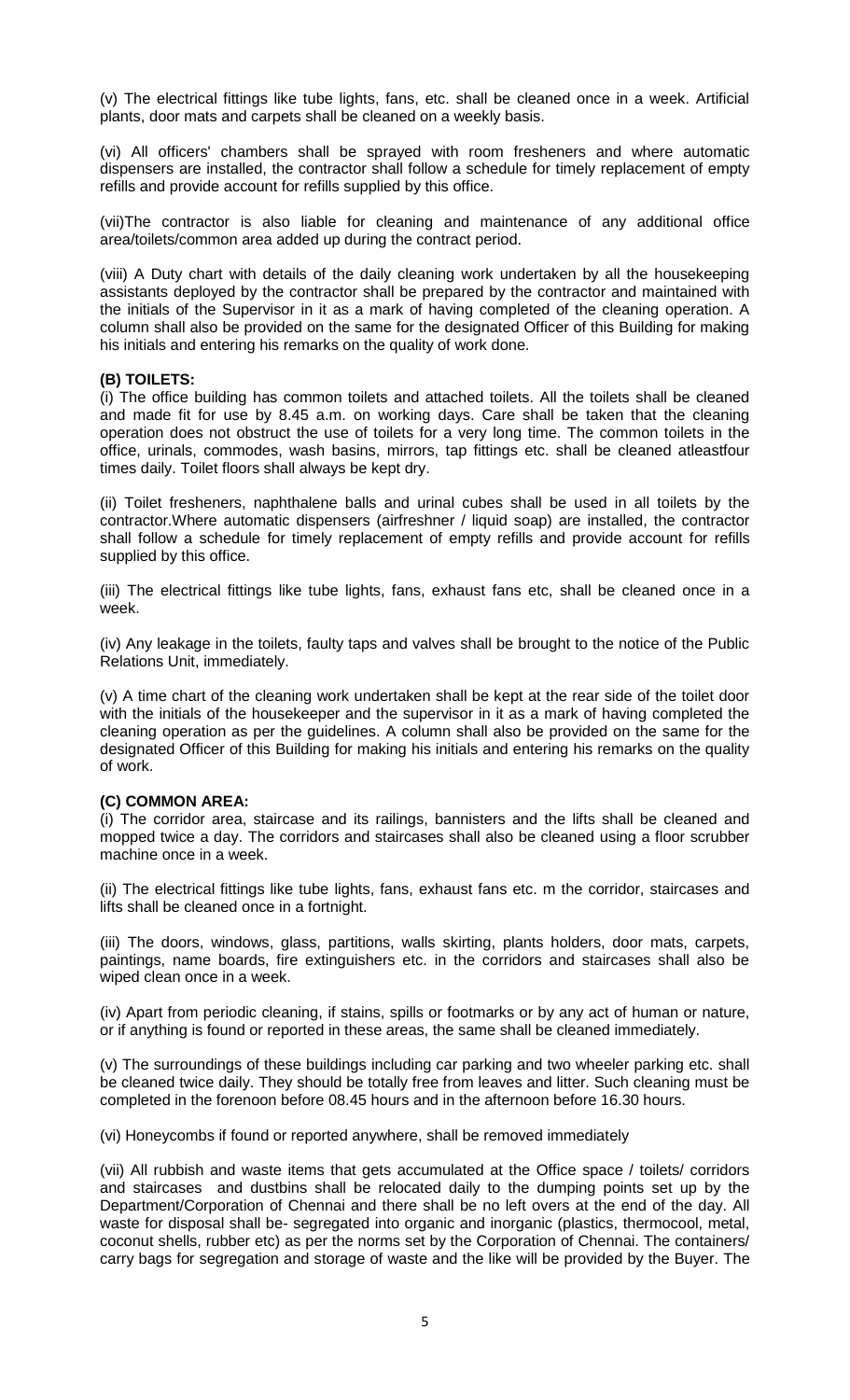cost of disposal of such waste through collection agents or Corporation of Chennai shall also be met by the contractor.

(viii) A time chart of the cleaning work undertaken in the peripheral areas shall be kept with the initials of the housekeeper assistants and the supervisor in it as a mark of having completed of the cleaning operation. A column shall also be provided on the same for the Caretaker of the Department for making his initials and entering his remarks on the quality of work.

#### 1.2. Eligibility Criteria

The tender/Bid is invited in TWO BID SYSTEM (Technical/Qualifying & Financial Bid) and is open to all contractors who fulfill the following eligibility criteria: 1.2.1 Experience – No of years in the Business:

The Bidder should be in the Business of Providing "Similar Services" at any two sites each measuring not less than 1,00,000 sq. ft. for a period not less than 5 years i.e. since 2012-13. [Mode of Proof: Copies of the Work order/Agreements/Work Completion certificate for the five year period to be uploaded alongwith bid document]. "Similar Service<br>Contract" means contract for providing Housekeeping services with Contract" means contract for providing Housekeeping services with Government/Semi-Government/Public Sector/ National level educational institutes like IIT, IIM, NIT and Universities/Banks/Public Limited Companies

1.2.2 Experience – Completion of similar works:

The Bidder should have satisfactorily completed similar service contracts, involving values as listed below during the last 5 years i.e. since 2012-13:

a) At least One Service contract of similar nature valued at Rs.1.0 Crore

b)At least Two Service contracts of similar nature each valued atRs.60 Lakh OR

c) At least Three Service contracts of similar nature each valued at Rs.35 Lakh.

[Mode of Proof: Copies of the Work order/Agreement and Work Completion certificate for the work Completed with TDS certificates to be uploaded alongwith bid document].

#### 1.2.3 Turnover

The Bidder should have had average annual turnover of at least Rs.5.0 Crore during the last 3 financial years i.e. 2014-15, 2015-16 & 2016-17

[Mode of Proof: Average Annual turnover certificate duly certified by Chartered Accountant to be uploaded alongwith bid document].

## 1.2.4 Possession of Valid PAN

The bidder should have a valid Income Tax Registration Number / PAN and other statutory requirements as per Rules in force. The bidder should have filed Income tax returns for the assessment years 2015-16, 2016-17 and 2017-18 and should not have incurred any loss during the F.Y. 2014-15, 2015-16 and 2016-17.

[Mode of Proof: Copy of the PAN Card and ITR's of above three assessment years and Balance sheet/ Profit & Loss accounts for the above three financial years to be uploaded alongwith bid document]

1.2.5 The bidder should have been registered with the ESI and PF authorities.

[Mode of Proof: Copies of Respective Registration Certificates along with the Receipts for the remittances made during the last 6 months (April 2017 to September 2017) and declaration to this effect to be uploaded alongwith bid document]

1.2.6 The bidder should have not less than 250 personnel on their rolls during the financial year 2017-18 from April 2017 up to the month of September 2017.

[Mode of Proof: Copies of statutory remittances made/returns filed during the financial year 2017-18 (April 2017 to September 2017) and a declaration to this effect to be uploaded alongwith bid document]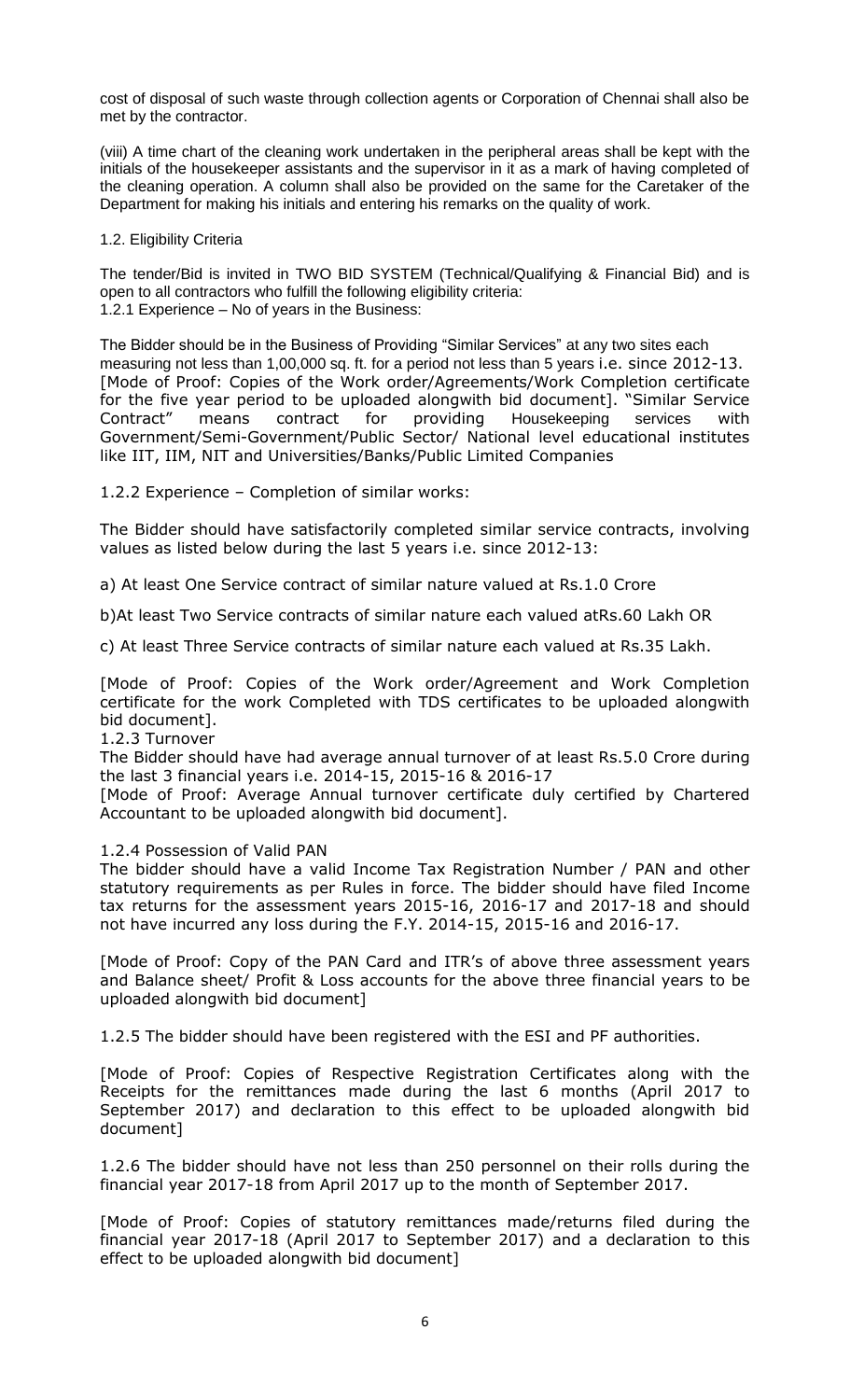1.2.7 Should not have been black listed by this department. [Declaration to this effect to be uploaded alongwith bid document]

1.2.8 The bidder must produce a solvency certificate obtained from his banker during the F.Y. 2017-18 for an amount not less than Rs.1.0 Crore and uploaded alongwith bid document. Solvency certificate obtained during earlier financial years will not be accepted.

1.2.9 The bidder must be registered with the GST department (GST registration certificate to be uploaded alongwith bid document)

1.2.10 Service tax should have been paid during the F.Y. 2014-15, 2015-16 & 2016-17 (copies of returns filed with service tax department to be uploaded alongwith bid document)

With regard to the various proof/supporting documents produced by the bidders for establishing that they meet the various eligibility conditions, it shall be the department's prerogative to decide whether the document produced is valid evidence or not and to call for additional proof, if required.

## **All the Documents in proof of meeting eligibility criteria uploaded with the tender are to be duly signed by the bidder**

#### 1.3. General Conditions

1.3.1 The Technical Bid Uploaded will be evaluated based on the details uploaded under Technical Bid/Cover I in the prescribed formats to ascertain whether the bidders qualify. After evaluation of technical bid, all bidders will get information regarding their eligibility/qualification on website. Thereafter a system generated mail confirmation will be sent to all successful bidders. The bidders can check the same from the portal. The Cover II (Financial Bid) of only those firms who technically qualify under Cover I will be decrypted and opened online.

1.3.2 The Bids should be signed in all pages only by the duly authorized signatory (ies) of the entity. The person(s) authorized to sign the tender shall sign all the pages of the tender and other documents including those which are required to be submitted as per Clause 1.2

1.3.3 Bidder should upload all the details in the prescribed Proforma and as per the requirements set out in the tender documents under Cover I. Bids and Tender documents should be complete in all respects and any incomplete Bids/tender will be rejected.

## 1.4. Cost of Tendering

The bidders shall bear all costs associated with the preparation and submission of their tenders and the GST & CX Department will in no case be responsible or liable for those costs, regardless of the conduct or outcome of the tendering process or the cancellation, if any, of tender by the Principal Commissioner of GST & CX, Chennai North Commissionerate.

## 1.5. Rejection of Tender Documents

The bidder shall read and understand the contents of the tender documents, carefully. Failure to comply with the requirements of tender submission will render the tender liable for rejection. Tenders, which are not responsive to the requirements of the tender conditions, will be rejected.

## 1.6 Clarification of Tender Documents

1.6.1 A bidder requiring any clarification regarding the tender documents may seek the same online within the time schedule prescribed. The GST & CX department will respond online to any such request for clarification, received.

## 1.7 Amendment to Tender Documents

1.7.1 At any time prior to the deadline for uploading the response to clarification, Principal Commissioner, GST & CX Chennai North Commissionerate may, for any reason, suo motu or in response to a clarification by a prospective bidder, modify the tender documents by issuing amendments (addenda/corrigenda etc.)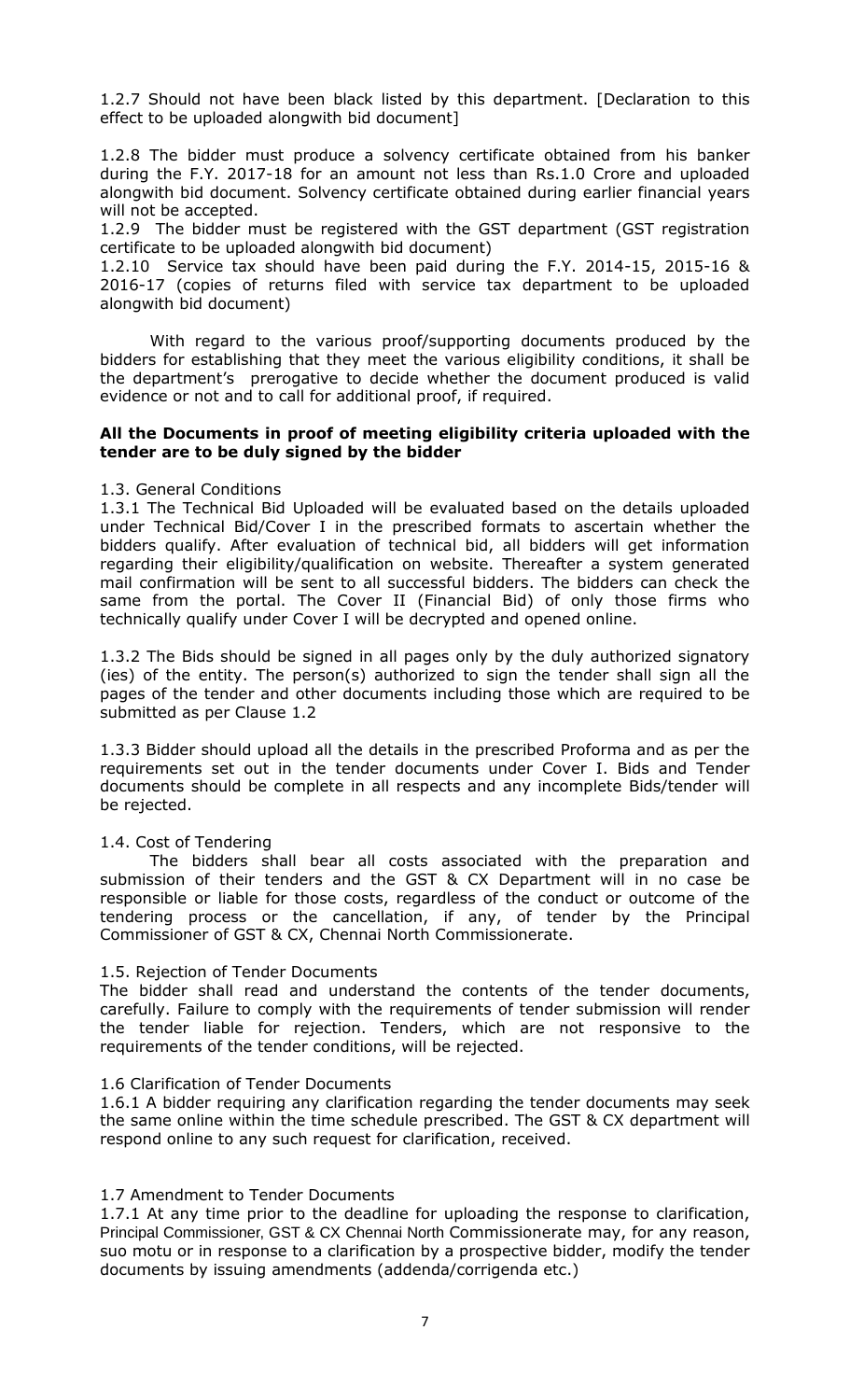1.7.2 Any amendments (addenda/corrigenda) thus issued will be hosted on the website upto two days prior to the last date specified for submission of the bids. All the bidders who have downloaded the Bid Document shall verify if any such amendments have been issued by this department, before submitting their bid and shall take cognizance of and include such amendment(s) in their submission. In any case, the amendment(s), if any, shall be binding on the Bidder. No separate notice / intimation of amendments will be sent to the bidders.

1.8. Preparations and Submission of Tenders

## 1.8.1 Language of Tender

The tender, and all correspondence and documents, related to the tender, exchanged between the bidder and the buyershall be written in the English language only. If the bidder along with their offer furnish any printed literature written in any other language, such documents shall be supplemented with their English translation also. For the purpose of interpretation of the tender, the contents in the English translated version alone shall be taken into consideration.

1.8.2 Documents comprising the Tender

The Bids/tender submitted by the Bidder shall comprise the following and should be read in conjunction with any Amendments issued in accordance with Clause 1.9

(i) Documents to be uploaded with Cover I (Technical Bid documents)

a) Scanned copy of Earnest Money Deposit (EMD)/Exemption from payment of EMD

b) Scanned copy of entire tender document, signed & sealed on all pages

c) Scanned copy of Offer Letter (Annexure II)

d) Scanned copies of Annexures III A, III B, III C, IV, VI & VIII with necessary enclosures

(ii) Cover II (Financial Bid)

a) Scanned copy of financial bid undertaking (Annexure-VII)

- b) Scanned copy of Financial Bid (Annexure-V)
- c) Financial bid document in the form of BOQ\_XXXX .xls

# **I. TENDER PROCESS:**

- 1. Tenders are invited in two parts i.e. (1) Qualifying Bid (2) Financial Bid.
- 2. The tender form for Qualifying bid in pro-forma prescribed in Annexure III and the tender form for the financial bid in pro-forma prescribed in Annexure - V complete in all aspects shall be uploaded on CPPP site. The Qualifying Bids will be opened online on **19.01.2018 at 11.00 a.m.** at **Office of The Principal Commissioner of GST & Central Excise, Chennai North Commissionerate, Chennai-34** Bidders may observe the tender opening online**.** The date and time of opening of "Financial Bid" will be intimated to the eligible bidders after evaluating the "Qualifying Bids". The Financial Bids of those bidders who qualify on evaluation of Technical Bids would be decrypted and opened online.
- 1.9. Conditions stipulated by the bidder

The bidder shall note that no alternative or counter or qualifying tender conditions by the bidder will be acceptable to the GST & CX department. Tenders containing any qualifying conditions or even bidder's clarifications in any form will be treated as non-responsive and will run the risk of rejection.

1.10. Filling up of Forms, Completeness & Mode of Submission of Tender:

1.10.1 The bidder shall submit all the documents required to be uploaded/ submitted as per Clause 1.2 duly filled in along with their covering letters, data and other information so that the tender is complete in all respects.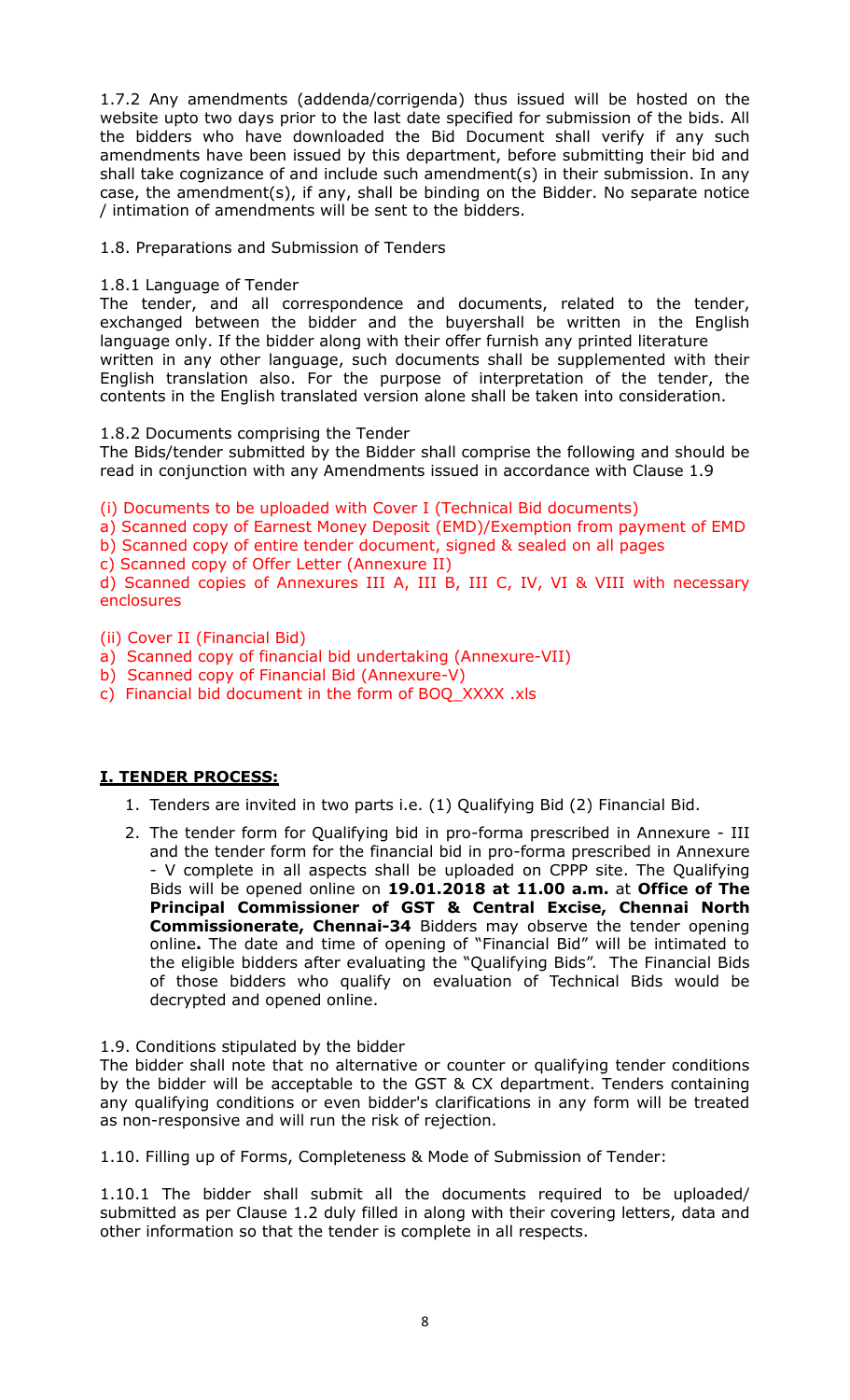1.10.2 The tender/Bids shall be uploaded/filled and signed only by the entity/firm/corporation in whose name the tender documents have been issued.

1.10.3 Bids sent by telex, fax, Email etc. (i.e. modes other than by ways prescribed in Annexure - VI) shall not be accepted.

## 1.11. Tender Prices

1.11.1 The contract shall be for the whole Services or for individual component or components as may be decided by The Principal Commissioner of GST & CX, Chennai North and as described in Sub - clause 1.1.1, based on the unit rates and prices quoted by the bidder in Bill of quantities. Bidders shall quote the rate per square feet per month and not based on the rate per person per month.

1.11.2 Items against which no rate or price is entered by the bidder will not be paid for and when executed, such items, shall be deemed to have been covered by the other rates and prices in the Bill of quantities. Tender price covers contractor's all obligations mentioned in or to be reasonably inferred from the Tender document in respect of providing the Housekeeping Assistants services at GST & CX, Chennai. This includes all the liabilities of the contractor such as cost of identity cards, uniforms of personnel deployed by the contractor and all other statutory liabilities like Minimum Wages, ESI, PF contributions, bonus, service charges, all kinds of taxes etc. which should be clearly stated by the contractor.

1.11.3 The rate quoted shall be responsive and the same should be inclusive of all statutory obligations such as Minimum Wages, ESI, PF contributions, bonus, service charges, all kinds of taxes etc. **The offers of those prospective bidders which do not meet the statutory requirements of Applicable Minimum Wages, ESI & PF and Bonus (as in Annexure III B)** in respect of manpower deployment proposed by them in **Annexure-III C** are liable to be rejected.

1.11.4 Minimum wages as fixed and revised from time to time by the Office of the Deputy Chief Labour Commissioner (Central) as applicable to "Housekeeping Assistants" should be paid by the contractor. The highest of the applicable wages rates (where multiple rates are available for Housekeeping Assistants) should be paid by the contractor.

1.11.5 Whenever Minimum wages is revised by the respective Labour authorities, it shall be the duty of the contractor to immediately pay such revised minimum wages to the contract personnel deployed and then claim re-imbursement from The Principal Commissioner of GST & CX, Chennai North by providing copies of such orders and proof of disbursement to the contract personnel deployed in the office of the Principal Commissioner of GST & CX, Chennai North.

1.11.6 No escalation in price whatsoever would be allowed during the pendency / currency of the contract except in circumferences as in clause 1.11.5.

## 1.12. Tender Validity

1.12.1 Tenders shall remain valid for 120 days from the last date for submission of tender

## 1.13. Earnest Money Deposit (EMD)

1.13.1 Each tender/Bid should be accompanied by an Earnest Money Deposit (EMD) amounting to Rs.2,00,000/-(Rupees Two Lakhs Only) which shall be in the form of Demand draft from any Nationalized Bank / Scheduled Bank drawn in favour of "PAY AND ACCOUNTS OFFICER, CENTRAL EXCISE, CHENNAI." Payable at Chennai and shall be submitted in person to the Public Relations Officer (PRO), Chennai North Commissionerate on or before the bid submission last date i.e. 18.01.2018 before 11:00 hours. Qualifying bids without Earnest Money Deposit will be rejected. EMD will be returned to all the unsuccessful bidders at the end of the selection process. However, the EMD shall be forfeited in case the successful bidder withdraws or the details furnished found to be incorrect or false during the tender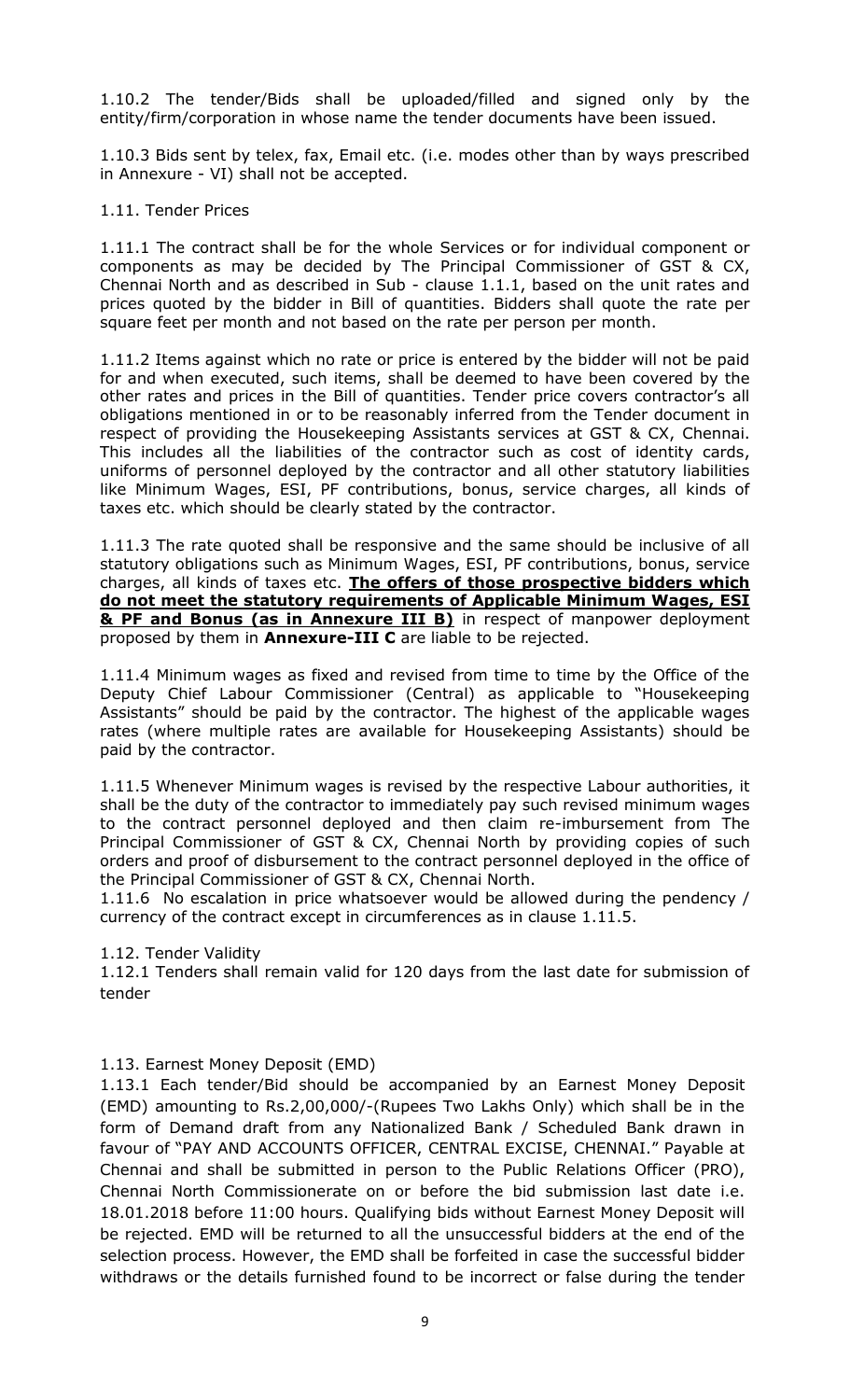selection process. No interest shall be paid on the Earnest Money Deposit.

1.13.2 No other form of deposit towards Earnest Money shall be accepted.

1.13.3 **Tenders not accompanied by the Earnest Money Deposit in the manner prescribed in 1.13.1 will be summarily rejected.** No exemption from payment of EMD is available to any bidder for any reason whatsoever, except MSE's as defined in the MSE Procurement Policy issued in Department of MSME (or) are registered with the Central Purchase Organization or with the Finance Ministry or this department.

1.14 Tender Opening, Bidder Participation, Stages of Evaluation (Technical and Financial)

1.14.1 Technical bids will be opened online at the Office of THE PRINCIPAL COMMISSIONER OF GST & CX, CHENNAI NORTH, 26/1, MAHATMA GANDHI ROAD NUNGAMBAKKAM, CHENNAI 600034", at 11:00 hours on 19.01.2018. Bidders may observe the tender opening online. In the event of the specified date of tender opening being declared as a holiday for the department, the tender shall be opened at the specified time on the next working day.

1.14.2 The information furnished by the bidder in Cover - I in the prescribed format supplied by this department will form the basis for the evaluation. In exceptional cases The Principal Commissioner of GST & CX or his representative reserves the right to obtain the clarifications from any of the bidder without vitiating the tendering process. If, in the opinion of the Principal Commissioner of GST & CX, information and documents supplied in support of the tender do not indicate meeting the requirements of the tender specifications, the tender may be determined as non-responsive and may be rejected by the Principal Commissioner of GST & CX. After satisfying that all / or some of the bidder have attained the minimum qualifying criteria as detailed above, a suitable date and time for opening of the Cover II – Finance Bids will be fixed and those bidder(s) who are qualified will be intimated about the opening of Cover - II - Financial Bids. The Cover- II -Financial Bids of the qualified bidders will be decrypted and opened online. The procedures for opening Cover - II will be the same as the procedures outlined in Clause 1.14.1.

1.14.3 After evaluating the financial bids received under Cover II, the bidder who ranked the lowest (L-1) Price will be awarded the work. In case the financial bid of more than one agency is same as L-1, then the Principal Commissioner of GST & CX will be assigning marks to various eligibility parameters like turnover, number of years of relevant experience etc. of such L-1 bidders and work will be awarded to the bidder who score highest marks, among the L-1 bidders.

1.15. Influencing prohibited

Any effort by a bidder to influence the buyer during the processing of tenders or award decision will result in the rejection of his / their bid offered.

1.16. Correction of Errors (in Financial Bid)

The Tenderer shall quote the rates both in figures as well as words. The cost of individual items shall also be worked out and mentioned in the financial bid (both in figures and words). On check if there are differences between the rates quoted by the tenderer in words and in figures or in the amount worked out by him, the following procedure shall be followed:

i) If, in the price structure quoted for the required goods, there is discrepancy between the unit price and total price (which is obtained by multiplying the unit price by the quantity), the unit price shall prevail and the total price corrected accordingly;

ii) If there is an error in a total corresponding to the addition or subtraction of subtotals, the sub-totals shall prevail and the total shall be corrected; and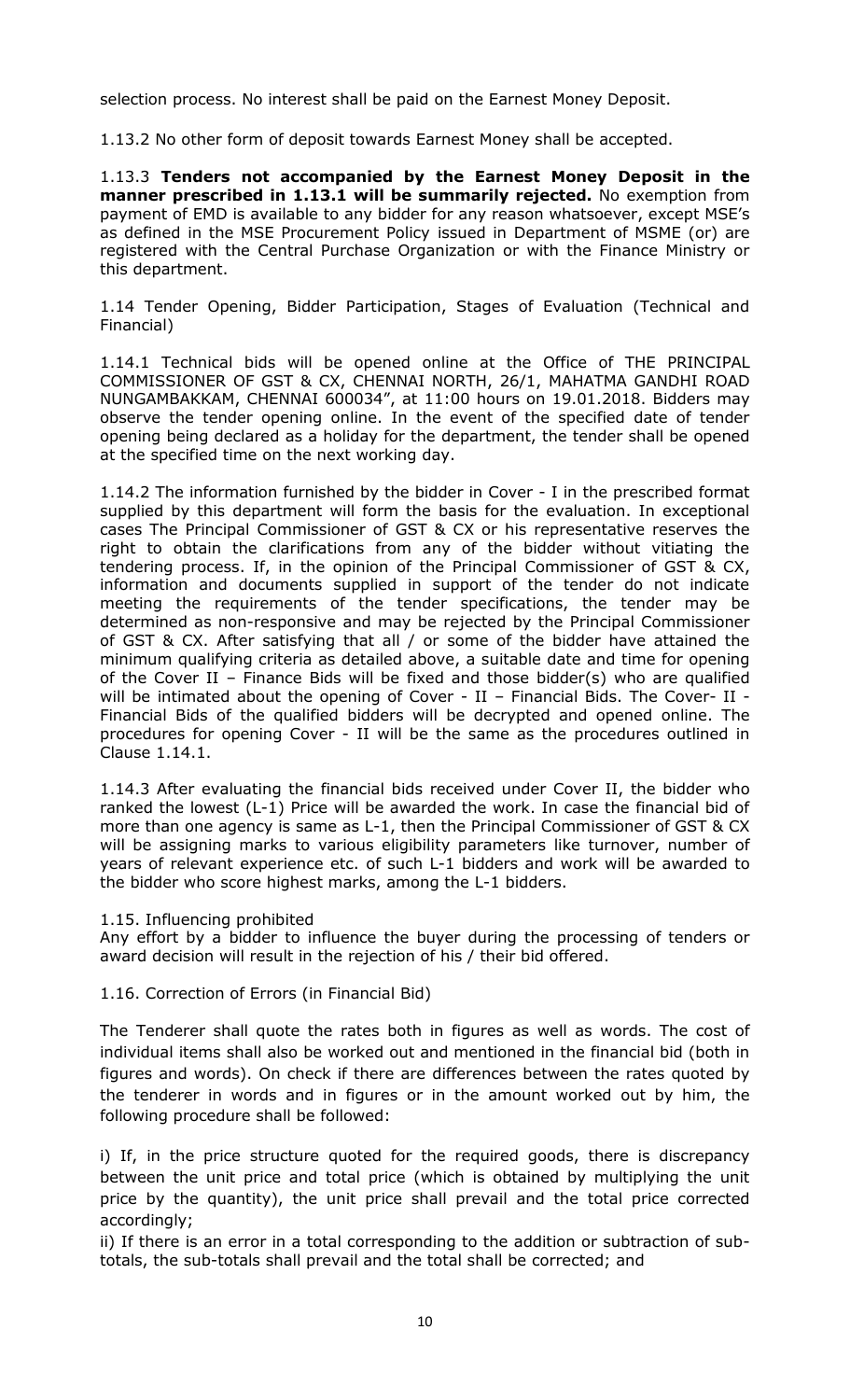iii) If there is a discrepancy between words and figures, the amount in words shall prevail;

iv) Such a discrepancy in an offer should be conveyed to the tenderer asking him to respond by a target date and if the tenderer does not agree to Procuring Entity's observation, the tender is liable to be rejected.

1.17. The Principal Commissioner of GST & CX reserves the right to accept any tender and to reject any or all tenders and to annul the tendering process, at any time prior to the award of contract, without thereby incurring any liability to the Affected bidder or bidder or any obligation to inform the affected bidder or bidder of the grounds for the action.

#### 1.18. Security Deposit

1.18.1 Within 15 days of the successful bidder's receipt of notification of Award of Contract from the Principal Commissioner of GST & CX, the Bidder shall furnish a Security Deposit at the rate of 10% of the annual contract value in the form of an Bank guarantee from any nationalized bank at Chennai. If the bidder fails to submit the Security deposit to the Principal Commissioner of GST & CX within the stipulated time, the Principal Commissioner of GST & CX shall without prejudice to any other right or remedy, be at liberty to forfeit the Earnest Money deposited by such person absolutely or may, at its sole discretion, treat the bidder as having lost his eligibility for the award of the contract.

1.18.2 The Security Deposit will be discharged by the Principal Commissioner of GST & CX and returned to the service provider not later than 90 days following the date of completion of the service providers performance obligations.

1.18.3 The proceeds of the Security Deposit shall be payable to the Principal Commissioner of GST & CX as compensation for any loss(es) incurred by the department resulting from the failure of the Service provider to meet out its obligations under the Contract, as determined by the Principal Commissioner of GST & CX. This shall be in addition to any other action/penalty taken by the Principal Commissioner of GST & CX for delays/default/failure on the part of the Service provider.

1.18.4 No interest will be allowed on the Security Deposit from the date of its receipt until it is refunded.

1.19. Refund of EMD

1.19.1 The EMD will be refunded to all the bidder(s) other than the three lowest technically qualified bidders within one month from the date of opening of Financial bid (Cover - II ).

1.19.2 The EMD of the two bidders other than the bidder whose offer is accepted will be refunded within a period of one month after finalization of the award of contract.

1.19.3 The EMD of the successful bidder will be refunded only after the remittance of security deposit in the manner as aforesaid. Till such time, the earnest money shall retain its character, as such, till the successful bidder furnishes the security deposit.

1.19.4. Where a person whose tender has been received on behalf of the Principal Commissioner of GST & CX intimates that they are withdrawing their tender before the validity period or makes any modification in the terms and conditions of the tender which are not acceptable to the Principal Commissioner of GST & CX (or) fail to furnish the security deposit within the prescribed time, the Principal Commissioner of GST & CX shall without prejudice to any other right or remedy, be at liberty to forfeit the Earnest Money deposited by such person absolutely.

1.19.5 No interest will be allowed on the Earnest Money from the date of its receipt until it is refunded.

1.20. Commencement of Work: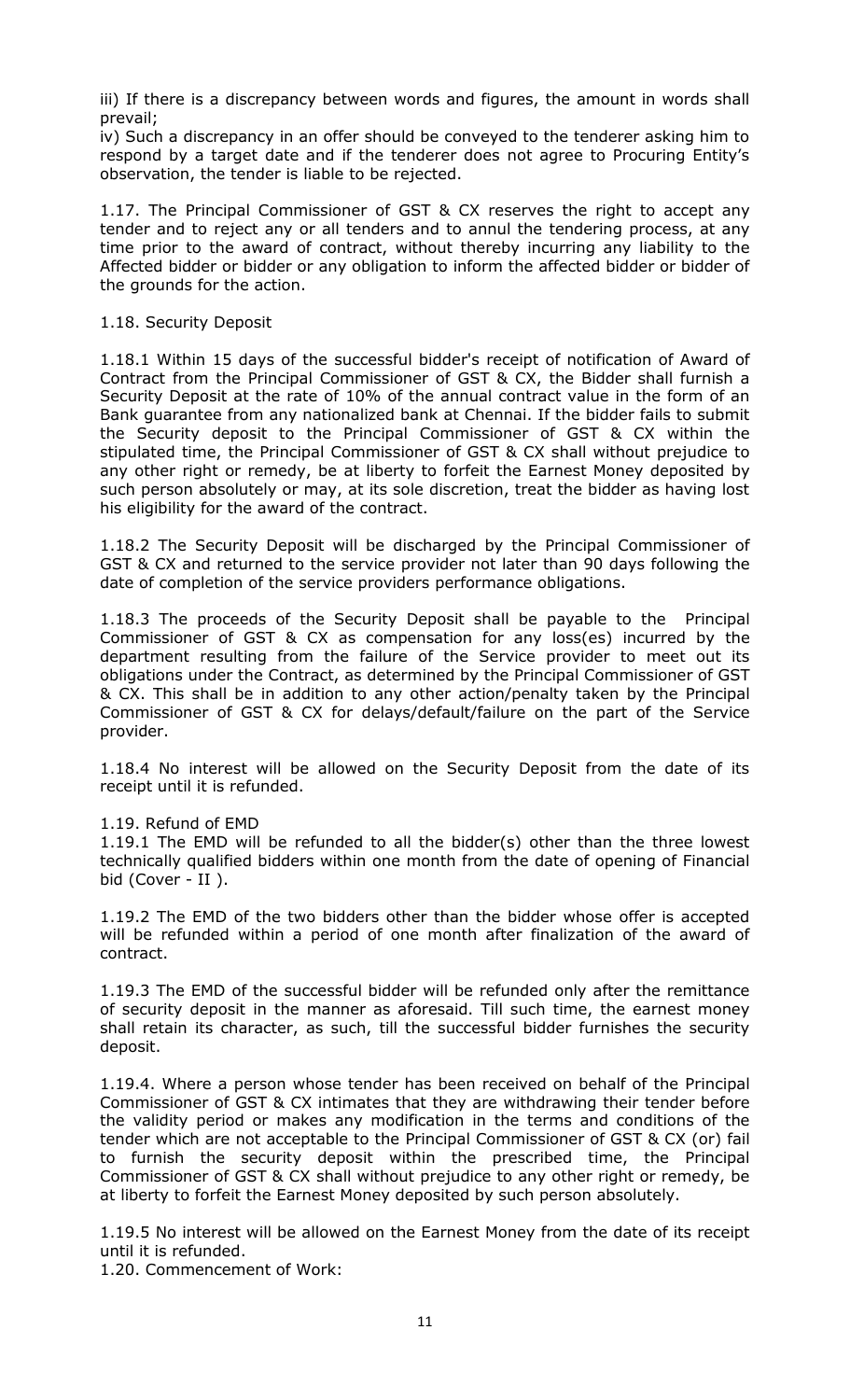The work shall be deemed to have been commenced from the date on which the contractor takes over based on Instruction from the Principal Commissioner of GST & CX. The period of contract is from 01.04.2018 to 31.03.2019.

#### 1.21. Contract Agreement

The bidder shall, if his tender is accepted, enter into and execute an agreement in the form prescribed when called upon to do so with such modifications as agreed upon prior to the date of acceptance of the tender and until the formal agreement is prepared and executed, this tender together with the written acceptance shall form a binding contract between the buyer and the contractor. All costs, charges and expenses including stamp duty in connection with the contract as well as preparation and completion of agreement shall be borne by the bidder.

#### 1.22. Jurisdiction:

The jurisdiction of all suits/proceedings arising out of this contract, arbitration matters shall be the High Court of Judicature at Chennai.

#### **Section – II**

General description of Service and other conditions / Responsibilities of Contractor 2.1 General: Shift, Fitness, Attendance, Amenities, Bio-data & Antecedents:

**2.1.1** The Housekeeping Assistants and Supervisor should be deployed between 08.00 a.m. and 04.30 p.m., Monday through Saturdays except on Sundays and National Holidays. Atleast 25% of the Housekeeping Assistants and both Supervisors should be available even beyond 04:30 p.m. upto 06:30 p.m. Monday through Friday. The contractor shall so devise their deployment by giving them compensatory off on Saturdays. No such manpower provided by the contractor shall be on "part time" basis. The contractor shall deploy sufficient manpower for this purpose. No overtime charges shall be paid separately.

2.1.2 All personnel should be sincere, physically fit, active and energetic and aged between 20-55 years. No Minor Should be engaged.

2.1.3 The Housekeeping Assistants should be provided with photo ID cards and sufficient sets of uniform by the contractor at his cost. Penalty may be imposed by the Principal Commissioner of GST & CX for personnel who are not in possession of photo ID cards as described in clause 2.5.

2.1.4 Attendance of personnel will be maintained by the service provider in the office of the PRO, Chennai North Commissionerate and copy of the same shall be provided along with the monthly bill to the office of the Principal Commissioner of GST & CX on the  $1<sup>st</sup>$ working day of the following month.

2.1.5 On any given day, if any of contractor's personnel(s) deployed under the contract is (are) absent or fails to report in time, the contractor must provide a suitable substitute in time; for this purpose the contractor must monitor on a daily basis the sanction of leave to the staff deployed.

2.1.6 Food arrangements for the personnel will not be made by the buyer and hence shall have to be made by the service provider.

2.1.7 The service provider should furnish to the department, the bio-data with photograph of the personnel to be posted in the office of the Principal Commissioner of GST & CX before posting them and intimate the PRO, Chennai North Commissionerate of any changes thereof within 24-hours of the same. The Principal Commissioner of GST & CX reserves the right to reject any person posted in this office without assigning any reason.

2.1.8 The antecedents of staff deployed shall be got verified by the service provider from local police authority and shall be submitted to the PRO, Chennai North Commissionerate, within 15 days from the date of commencement of work.

2.2 Statutory / Labour Legislations / Labour welfare Obligations:

2.2.1 The Contractor shall be responsible for any accident, damage or injury caused to any of his employees or property or any person or property in course of the Service and death while on service and shall not hold The Principal Commissioner of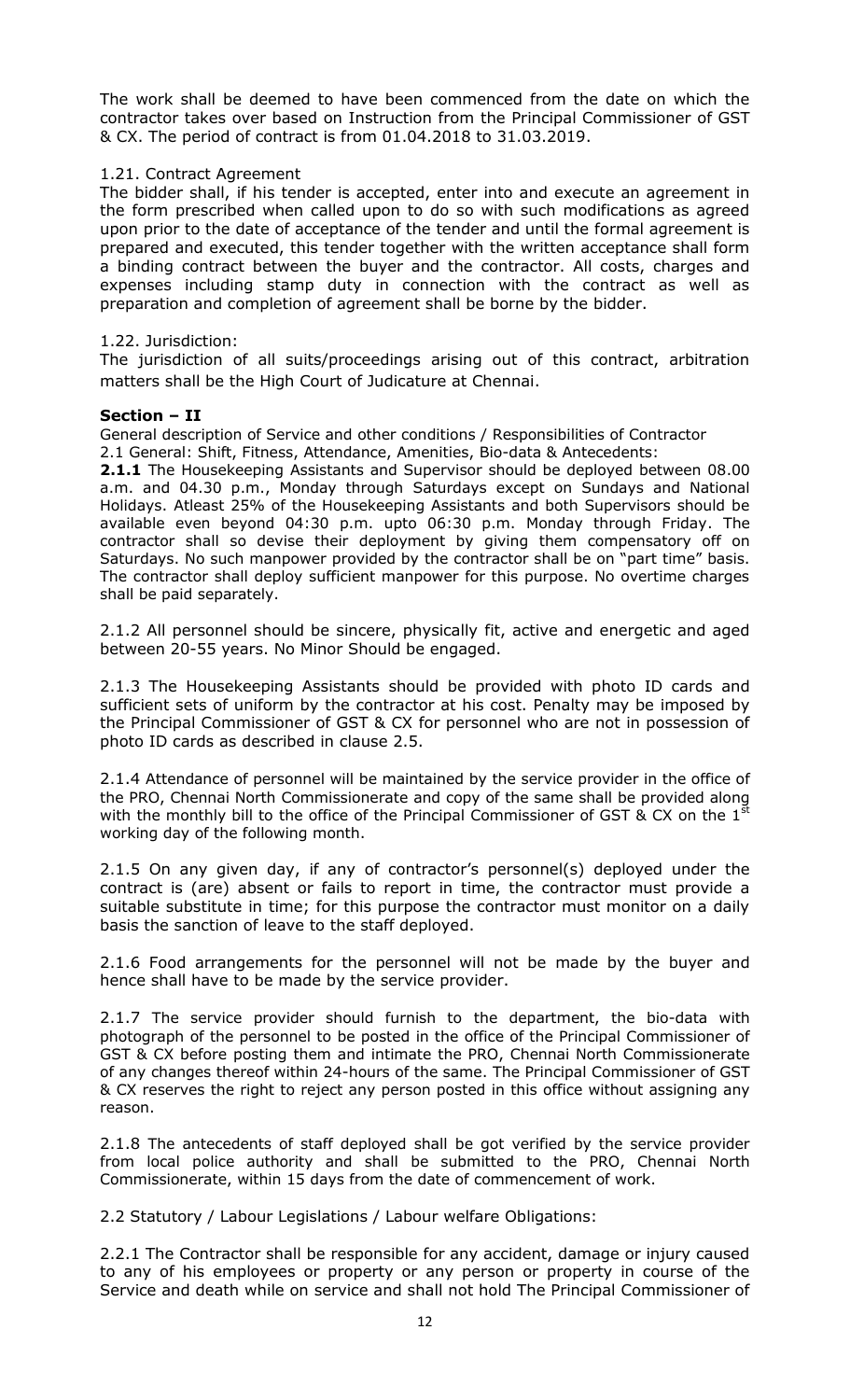GST & CX responsible in respect of any claim made by any person for any reason whatsoever. The service provider shall be solely responsible for reporting to The Principal Commissioner of GST & CX and concerned authorities immediately of any serious or fatal accident.

2.2.2 The Housekeeping Assistants provided shall be the employees of the Contractor and all statutory liabilities such as ESI, PF, bonus, Workmen's Compensation Act, etc. will be paid/complied with by the contractor. The list of staff going to be deployed shall be made available to The Principal Commissioner of GST & CX and if any change is required on part of the Department, fresh list of staff shall be made available by the agency after each and every change.

2. 2.3 The Statutory compliances including those pertaining to Provident Fund Act, Employees State Insurance Act, and Minimum Wages Act (Contract Labour (Regulation & Abolition Act 1970), Payment of Bonus Act and all other labour and other legislations as applicable from time to time, with regard to the personnel engaged by the contractor (service provider) for service toThe Principal Commissioner of GST & CX, are the responsibility of the contractor.

2.2.4 It will be the responsibility of the contractor to provide details of manpower deployed by him, in the office of The Principal Commissioner of GST & CX, to the Labour department (Central). Within one month from the date of award of the contract, the successful bidder shall obtain a license under the Contract Labour (R&A) Act from the licensing authority.

2.2. 5 The Principal Commissioner of GST & CX shall not bear any damage / claim of any nature of the Housekeeping Assistants in discharge of duties. The Service Provider, also called as "Contractor", shall indemnify The Principal Commissioner of GST & CX for any loss suffered by the office of The Principal Commissioner of GST & CX in this regard.

2.2.6 The wages (per month) quoted by the bidder should not be less than Minimum Wages as referred in clause 1.11.4, as applicable as on the date of Issue of this Tender. ESI, PF and Bonus should not be less than the statutory provisions / Act. If the amount/rates quoted are less than the prescribed minimum as stated above, then the bid will be disqualified and rejected.

If there is revision in the Minimum Wages prescribed by the Office of the Deputy Chief Labour Commissioner (Central) as applicable to "Housekeeping Assistants" under Minimum Wages Act, during the currency of the contract, then:

(i) If the revised minimum wages rates are less than the quoted rates, then rates quoted by the bidder will not be enhanced.

(ii) If the revised minimum wages rates are more than the rates quoted by the bidder, then revised minimum wages rates will be considered for reimbursement.

2.2.7 As far as EPF is concerned, it shall be the duty of the Contractor to get PF code number allotted by the Regional Providend Fund Commissioner (RPFC for short) for each personnel, against which the PF subscription, deducted from the payment of the personnel engaged and equal employer's (contractor's)amount of contribution should be deposited with the respective PF authorities within 7 days of close of every month, giving particulars of the employees engaged for The Principal Commissioner of GST & CX works, and the same is required to be submitted to The Principal Commissioner of GST & CX every month. In any eventuality, if the contractor failed to remit employee/employer's contribution towards PF subscription etc. within the stipulated timeThe Principal Commissioner of GST & CX is entitled to recover the equal amount from any money due or accrue to the Contractor under this agreement.

2.2.8. The administrative issues like leave, weekly off, discipline etc. of the Housekeeping Assistants are the responsibility of the contractor.

## 2.3. Duties:

2.3.1 Contractor and its staff shall take proper and reasonable precautions to preserve from loss, destruction, waste or misuse of the areas of responsibility given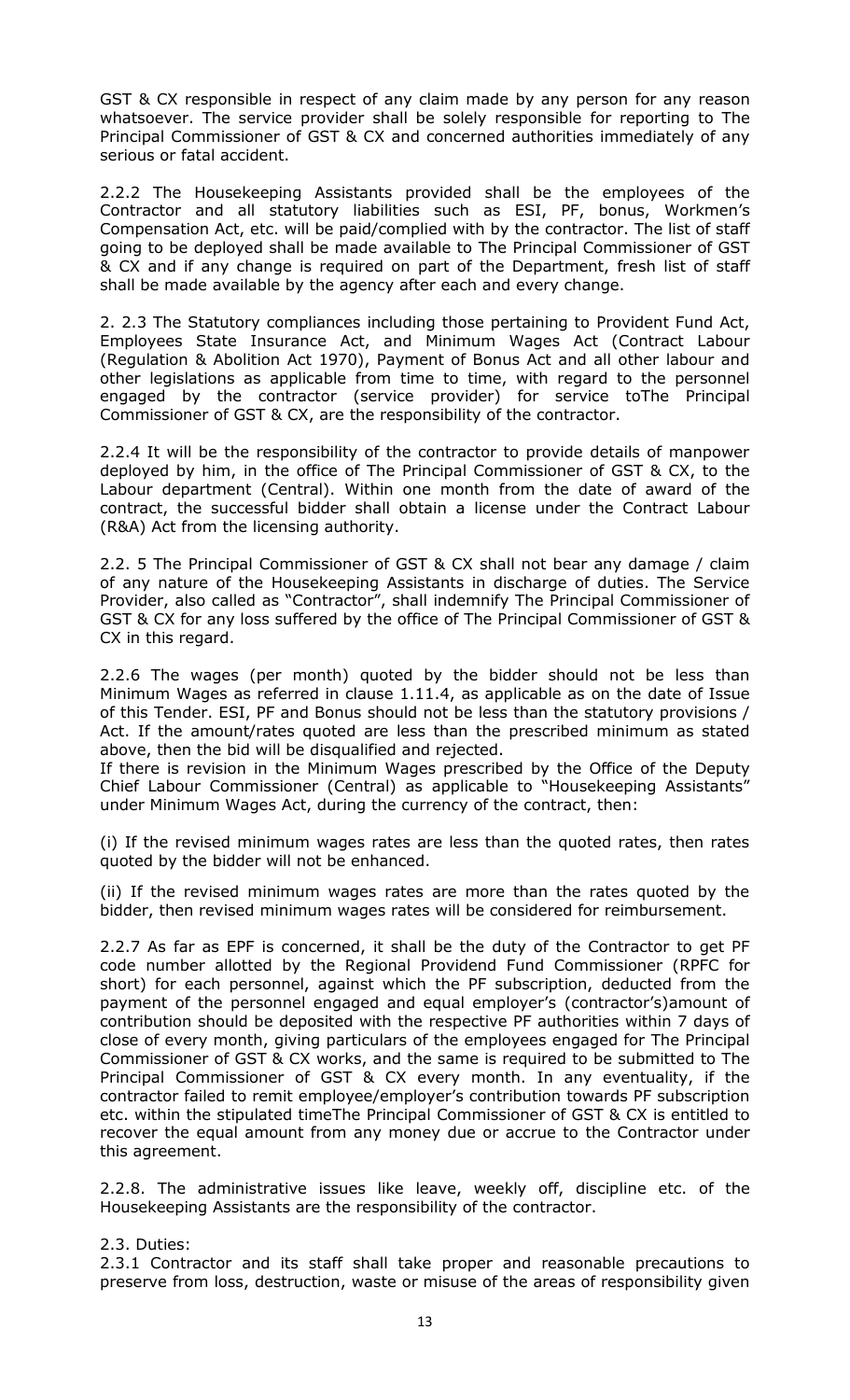to them by the department and shall not knowingly lend to any person or company any of the effects of The Principal Commissioner of GST & CX, under its control.

2.3.2 The contractor shall do and perform all such services, acts, matters and things connected with the administration, supervision and conduct of the arrangements as per the direction enumerated herein and in accordance with such directions, which The Principal Commissioner of GST & CX may issue from time to time and which have been mutually agreed upon between the two parties.

2.3.3 The Service Provider shall ensure that adequate supervision is exercised over the deployed manpower by deploying one supervisor each for the Main & Annexe Buildings. The Housekeeping Supervisors shall be provided with mobile phones by the contractor. The supervisors shall also make one weekly trip to divisional offices located at Teynampet to supervise the cleaning activity. The supervisor shall report to the PRO daily. If at the time of verification, the Chennai North Commissionerate, reserves the discretion to levy penalty for inadequate supervision and necessary deductions shall be made from the Service Providers' bill as described in clause 2.5.

2.3.4 Sub-contracting of the work of any sort will not be allowed.

2.3.5 The agreed number of housekeeping supervisors and housekeeping assistants proposed to be deployed as indicated in Annexure-III C should be available at the assigned location(s) at all times. Responsibility for providing necessary relievers if necessary vests with the contractor.

2.3.6 The staff deployed by the contractor shall not accept any gratitude or reward in any shape.

## 2.4. *PAYMENT*

2.4.1 Payment of bills will be made to the contractor on a monthly basis based on actual services rendered in the previous month. No Advance Payment will be made. The contractor has to submit invoices/bills on the 1st of the following month for the services rendered in the preceding month along with ESI/PF/Service Tax challans, as applicable, pertaining to that month. The Principal Commissioner of GST & CX, would make the payment within 20 days of submission of bills with all the supporting documents and submission of necessary clarification, if there were any queries communicated by The Principal Commissioner of GST & CX, to the satisfaction of The Principal Commissioner of GST & CX. No Interest is payable by The Principal Commissioner of GST & CX in case of any unavoidable delay in settling the bills, though the department would endeavour to settle within 20 days. No other claim on whatever account shall be entertained by The Principal Commissioner of GST & CX. TDS at the rates applicable shall be deducted U/S194 (c) of Income Tax Act 1961 on the whole amount.

2.4.2 The contractor may be asked by The Principal Commissioner of GST & CX to submit the proof of remittance for his employee towards the payment of statutory norms as applicable to The Principal Commissioner of GST & CX. If the contractor fails to submit the proof of remittance the payment towards the service will be stopped until the contractor submits required documents.

## 2.5. Penalty:

2.5.1 In case any of contractor's personnel(s) deployed under the contract is (are) absent or fails to report in time and contractor is unable to provide suitable substitute in time, a penalty equal to double the wages of number of housekeeping assistants absent on that particular day may be levied by The Principal Commissioner of GST & CX and the same shall be deducted from the contractor's bills.

2.5.2 In case any public complaint is received attributable to misconduct/misbehavior of contractor's personnel, a penalty or Rs.500/- for each such incident shall be levied and the same shall be deducted from contractor's bill.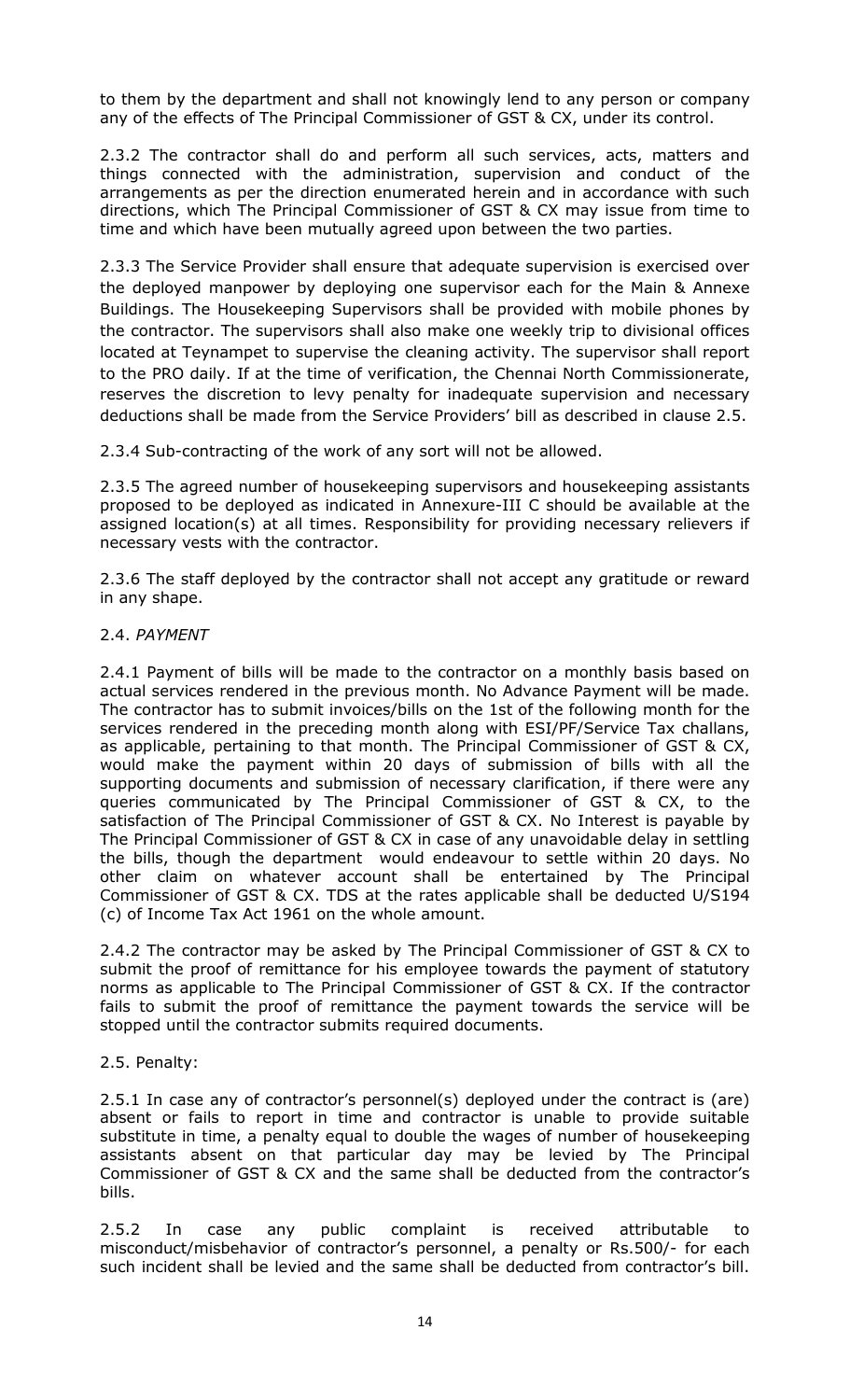Further the concerned contractor's personnel shall be removed from the office of The Principal Commissioner of GST & CX immediately.

2.5.3 In case the contractor fails to commence the work as stipulated in the agreement or unsatisfactory performance or does not meet the statutory requirements of the contract, The Principal Commissioner of GST & CX reserves the right to impose the penalty as detailed below:-

i) 0.5% of cost of order/agreement per week, up to four weeks of delay.

ii) After four weeks delay, The Principal Commissioner of GST & CX reserves the right to cancel the contract and withhold the agreement and get this work carried out preferably from other contractor(s). The difference if any may be recovered from the defaulting contractor and also the defaulting contractor shall be black listed for a period of 4 years from participating in such type of tender and his earnest money/security deposit may also be forfeited, if so warranted.

2.5.4 The personnel engaged by the contractor shall be dressed in neat and proper uniform, failing which invites a penalty of Rs.500/ each occasion and habitual offenders in this regard shall be removed by the contractor. The penalty on this account shall be deducted from the Contractor's bills.

2.5.5 The personnel engaged have to be extremely courteous with very pleasant mannerism in dealing with the Officers / Staff etc. and should project an image of utmost discipline. The Principal Commissioner of GST & CX shall have the right to have any housekeeping assistants removed in case of tenable complaints from Officer /Staff or as decided by representative of The Principal Commissioner of GST & CX, if the person is not performing the job satisfactorily or is considered to be undesirable or for any other reason deemed fit by The Principal Commissioner of GST & CX. The contractor shall have to arrange the suitable replacement in all such cases within 24 hours of intimation by this department, failing it may be treated as absent and consequent penalty as specified elsewhere in the document or any other penalty as deemed fit and reasonable by The Principal Commissioner of GST & CX, will be imposed.

2.5.6 That in the event of any loss, theft or robbery inside the office of The Principal Commissioner of GST & CX or damage occasioned to the Department, as a result of any lapse on the part of the contractor or its personnel deployed in the office of the Principal Commissioner of GST & CX, which would be established after an enquiry conducted by The Principal Commissioner of GST & CX, the said loss can be claimed from the contractor up to the value of the loss. The decision of The Principal Commissioner of GST & CX will be final and binding on the contractor.

2.5.7 In case of breach of any terms and conditions attached to this contract, the Performance Security Deposit of the agency will be liable to be forfeited to The Principal Commissioner of GST & CX besides annulment of the contract. If any of the above condition is violated, The Principal Commissioner of GST & CX has the right to impose any penalty as decided by The Principal Commissioner of GST & CX.

2.5.8 The contractor shall ensure that its personnel shall not at any time, without the consent of The Principal Commissioner of GST & CX in writing, divulge or make known any matter or transaction undertaken or handled by the

Department and shall not disclose to any third part any information about the affairs of the office of The Principal Commissioner of GST & CX. This clause does not apply to the information, which becomes public knowledge.

2.6. Any liability arising out of any litigation (including those in consumer courts) due to any act of contractor's personnel shall be directly borne by the contractor including all expenses/fines.

2.7 If the contractor fails to execute the work as in 1.1.5 or fails to ensure more than 95% attendance of the manpower as in Annexure III-C at each location on any given day a penalty of Rs.5,000/- will be levied on each occasion; and deducted from the contractor's monthly bills.

2.8. Termination: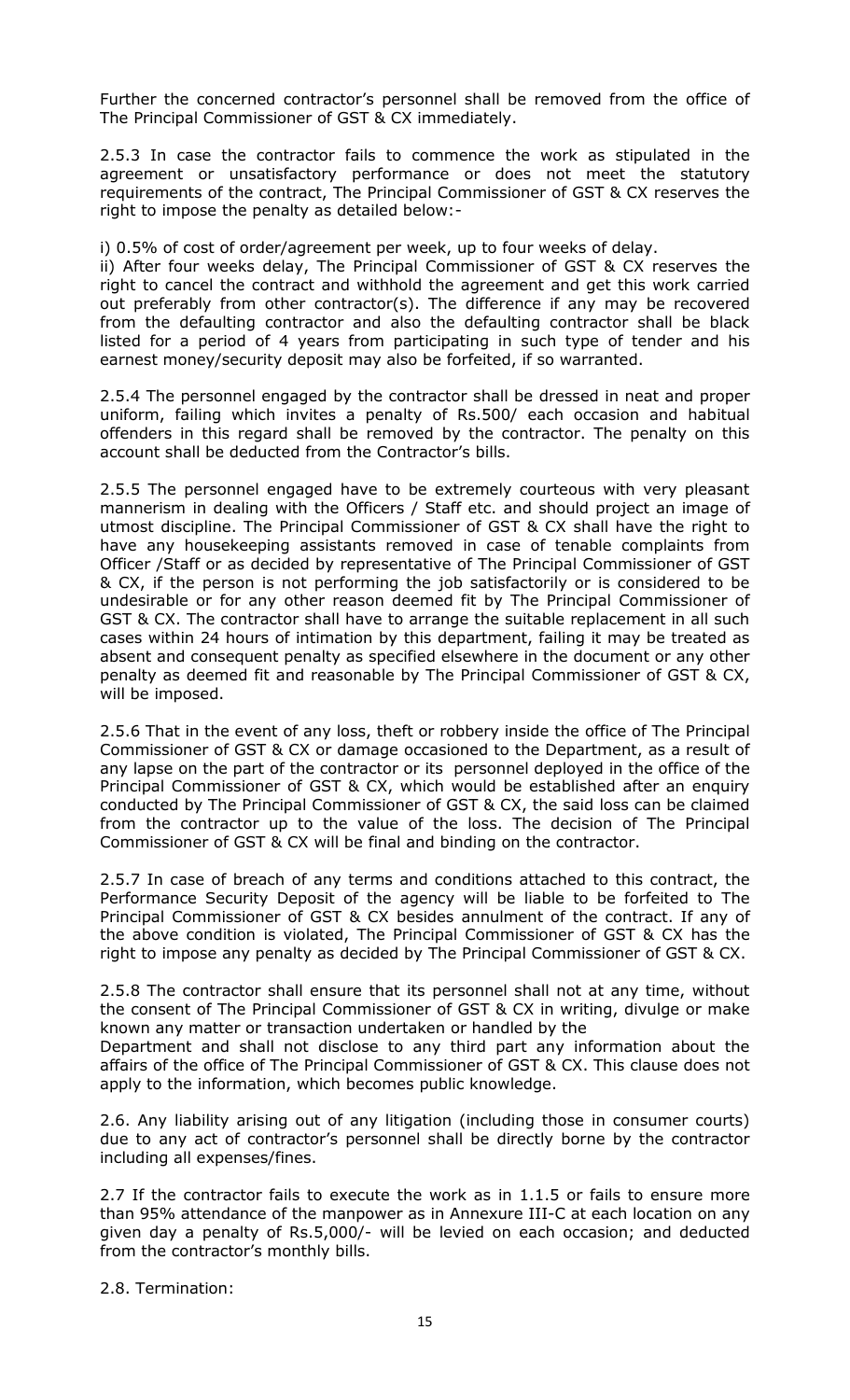The contract may be terminated with a 15 days' notice, before the expiry of contract period owing to deficiency in service or any other reason whatsoever. The contractor is to give 90 days' notice in case he wants to withdraw, in which case Security Deposit /EMD will be forfeited.

# **Section III**

3. Qualification and responsibilities of HOUSEKEEPING ASSISTANTS

# **Submission of Tender**

- **i.** Th**e tender shall be submitted online in Two parts, viz., technical bid and Financial bid.**
- ii. All the pages of bid being submitted must be signed and sequentially numbered by the bidder irrespective of nature of content of the documents before uploading.
- iii. The offers submitted by Telegram/Fax/email shall not be considered. No correspondence will be entertained in this matter.
- iv. This office reserves the rights to seek any document in original in respect of I.T Return/PF/ESI/Experience etc. as specified in the technical bid for verification at any stage of tender process.
- v. After evaluation of bid, all bidders will get the information regarding their eligibility/ pre-qualification on website. Thereafter, a system generated e-mail confirmation will be sent to all successful bidders. The bidders can check the same from the portal.
- vi. The Financial bid of the successful bidders (i.e. qualified in Technical bid) will be decrypted and opened on-line, on the scheduled date after the pre-scheduled time by the bid openers. The bidder will get information regarding the status of their financial bid and ranking of bidder on website.

 (RAJEEV KUMAR) ADDITIONAL COMMISSIONER CHENNAI NORTH COMMISSIONERATE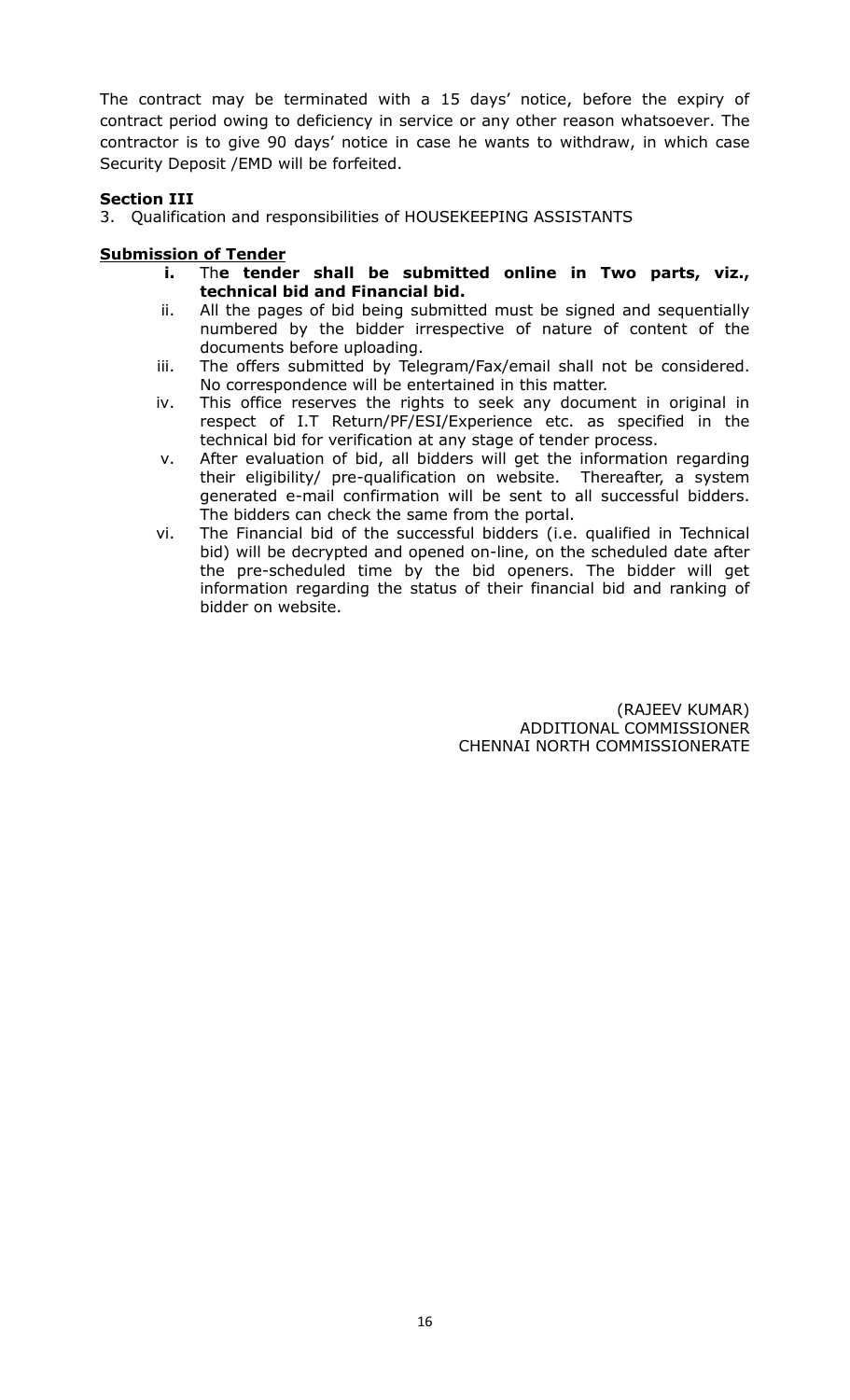## **OFFER LETTER - Annexure II**

(On letter pad)

To The Principal Commissioner of GST & CX, Chennai North Commissionerate, 26/1 Mahatma Gandhi Road, Nungambakkam, Chennai – 600 034.

Sir,

## **Sub: PROVIDING HOUSEKEEPING ASSISTANTS ON CONTRACT BASIS FOR CHENNAI NORTH COMMISSIONERATE, CHENNAI**

 **…….**

**Ref. No.: C**.No.IV/16/37/2017-PRO

With reference to your Tender Notice calling for offers for providing "**Housekeeping Assistants"** with Computer knowledge on contract basis at the office of the Principal Commissioner of GST & CX, 26/1 Mahatma Gandhi Road, Chennai 34, I/We hereby submit my/our offer as follows:-

- a) Technical Bid: Annexures I, II, III A, III B, III C, IV, VI and Annexure VIII along with EMD Of Rs.2,00,000/- by DD No. dt. On & other supporting documents Page No……to ……) (Cover - I)
- b) Financial Bid: Annexure-V & VII (cover II)

2. I hereby undertake to abide by various terms and conditions contained in the tender document.

3. I also certify that the details furnished in the bids, various enclosures and other documents are true and correct.

Date:  $\blacksquare$ 

Signature and stamp of the Owner/ bidder/ authorized Signatory with complete Name, Address, Contact No. (s), including Mobile No.(s).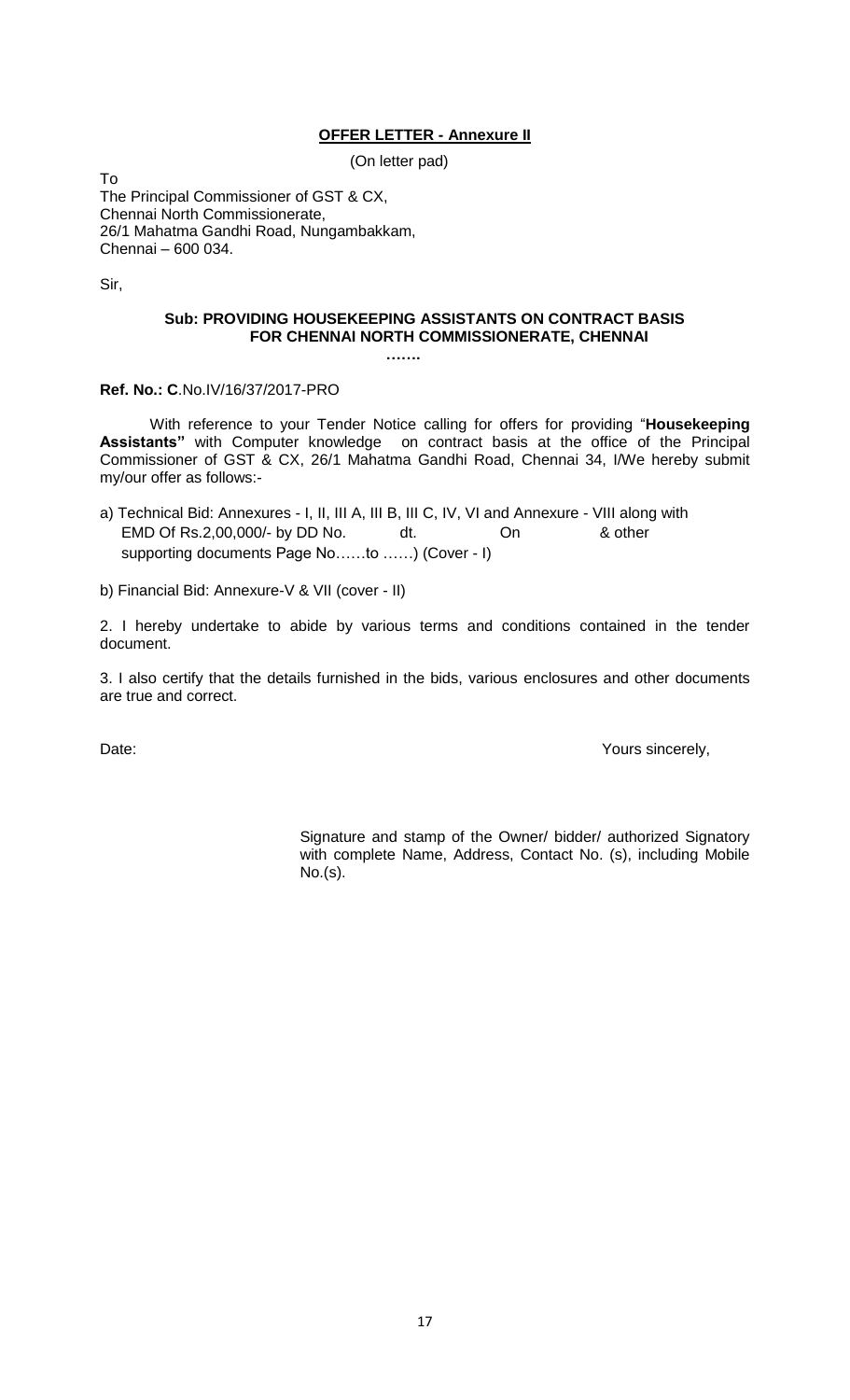## **ANNEXURE – III A TECHNICAL BID**

# TENDER FORM FOR PROVIDING HOUSEKEEPING ASSISTANTS AT CHENNAI NORTH COMMISSIONERATE, CHENNAI

| 1.  | Name of the Registered Firm/ Company                                                                                                                     |                |
|-----|----------------------------------------------------------------------------------------------------------------------------------------------------------|----------------|
| 2.  | Address of the company (with Tel. No., Fax &<br>E-mail)                                                                                                  |                |
| 3.  | Status of Ownership (Proprietory /<br>Partnership/ Company - upload proof)                                                                               |                |
| 4.  | Name & Address of the Partners/ Directors<br>(with Mobile No.)                                                                                           |                |
| 5.  | Contact Person (s) (with mobile number)                                                                                                                  | t              |
| 6.  | Date of establishment of the firm/company                                                                                                                | $\ddot{\cdot}$ |
| 7.  | (a) Experience Certificate for providing<br>similar services as in 1.2.1.<br>(b) Completion Certificate for value of<br>work as in 1.2.2. (upload proof) |                |
| 8.  | PAN No. (upload copy)                                                                                                                                    |                |
| 9.  | Copies of audited Balance sheet and P/L<br>account For the financial years:<br>2014-15:<br>2015-16:<br>2016-17:<br>(upload document copies) as in 1.2.4  |                |
| 10. | Copies of Income Tax Returns filed for<br>The assessment years :<br>2015-16:<br>2016-17:<br>2017-18:<br>(upload document copies) as in 1.2.4             |                |
| 11. | Average Annual Turnover for financial years<br>2014-15<br>2015-16:<br>2016-17:<br>certified by a Chartered Accountant (upload<br>copy) as in $1.2.3$     |                |
| 12. | GST Registration No. upload copy of<br>Registration certificate) as in 1.2.9                                                                             |                |
| 13. | Amount of Service Tax paid during the<br>2014-15:<br>financial years<br>2015-16:<br>2016-17:<br>(Upload proof) 1.2.10                                    |                |
| 14. | No. of persons employed during 2016-17 and<br><b>July 2017:</b><br>Aug 2017:<br>Sept 2017:<br>(Upload proof) as in 1.2.6                                 |                |
| 15  | Details of Registration with PF and ESI<br>authorities (upload copies of Registration)                                                                   |                |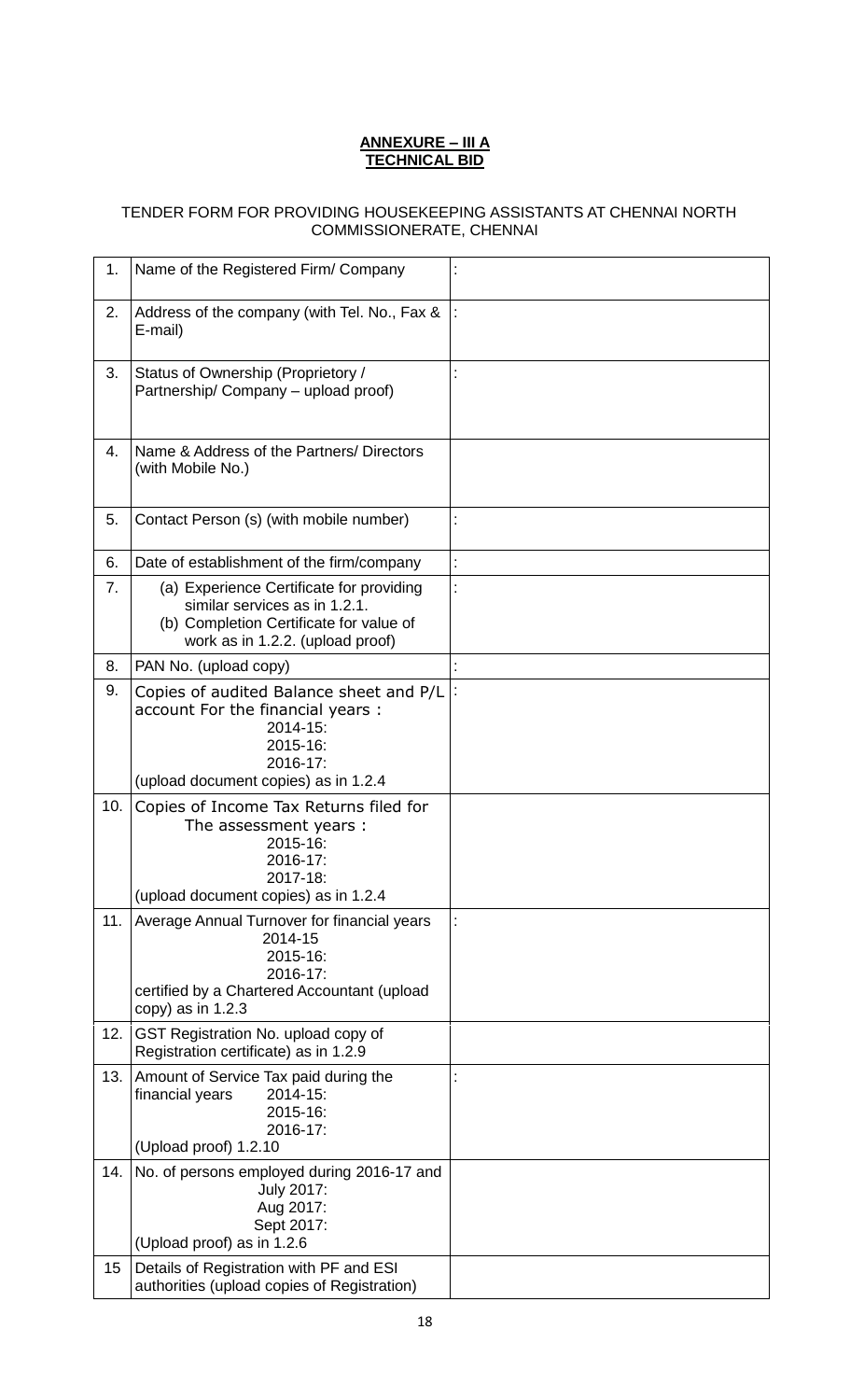|    | and copies of remittance slips as in 1.2.5. |  |
|----|---------------------------------------------|--|
| 16 | Details of EMD as in 1.13.                  |  |
|    |                                             |  |
|    |                                             |  |
| 17 | Declaration as in 1.2.7.                    |  |
|    |                                             |  |
| 18 | Solvency Certificate as in 1.2.8            |  |

## **DECLARATION**

I/ we hereby certify that the information furnished above is full and correct to the best of my/ our knowledge. I/ we understand that in case any deviation is found in the above statement at any stage, the company/firm will be blacklisted and will not have any dealing with the Department in future.

> Signature and stamp of the Owner/ bidder/ authorized Signatory with complete Name, Address, Contact No. (s), including Mobile No.(s).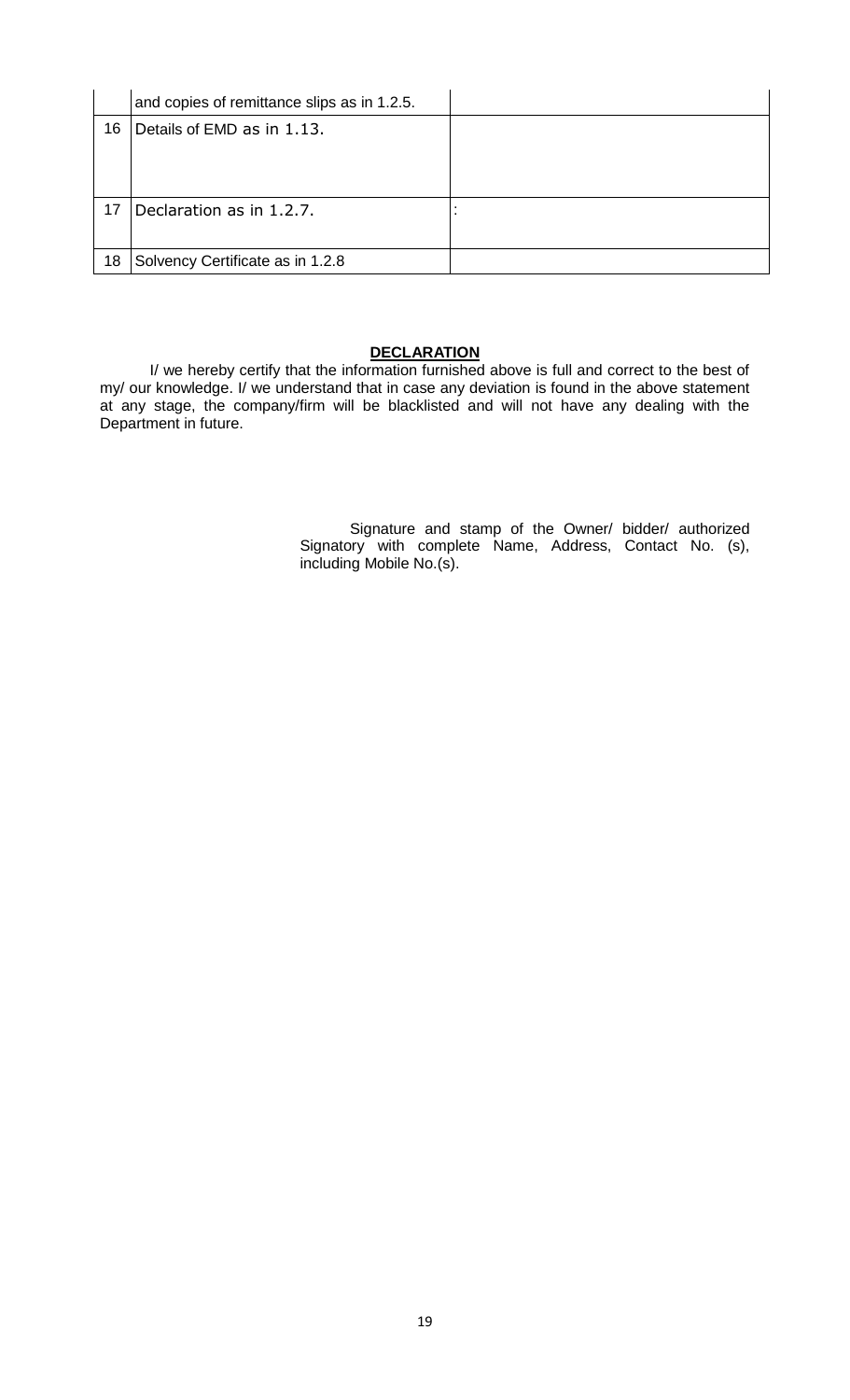#### **ANNEXURE-III B TECHNICAL BID**

## **Tender No. 11/2017 C.No.IV/16/37/2017-PRO**

## **TENDER FOR PROVIDING HOUSEKEEPING ASSISTANTS ON CONTRACT BASIS FOR CHENNAI NORTH COMMISSIONERATE, CHENNAI**

1. Name of the Registered Firm/ Company :

2. Address (with Tel. No. & Fax No.) :

3. PAN No. :

4. Name & Address of the proprietor, Partners/ Directors (with Mobile Number) :

## 5. MINIMUM WAGE DETAILS **(HOUSEKEEPING ASSISTANTS)**

| S.No | <b>Particulars</b>                                                                                                       | <b>Amount</b><br>(Rs.) | <b>Amount in words</b><br>(Rupees) |
|------|--------------------------------------------------------------------------------------------------------------------------|------------------------|------------------------------------|
|      | Wages per head/day fixed by the Dy. Chief<br>Labour Commissioner (Central) as applicable<br>to "Housekeeping Assistants" |                        |                                    |
| 2    | Wages for 26 days                                                                                                        |                        |                                    |
| 3    | PF @ 13.15% of SNo.2 - per month/head                                                                                    |                        |                                    |
| 4    | ESI @ 4.75@ of SNo.2 - per month /head                                                                                   |                        |                                    |
| 5    | Bonus per month/head (as per the Payment of<br>Bonus (Amendment) Act, 2015, section 12                                   |                        |                                    |
| 6    | Subtotal (2+3+4+5) per month                                                                                             |                        |                                    |

# **ANNEXURE-III C**

## **PROPOSED MANPOWER DEPLOYMENT (Refer Para 1.1.6 of Terms & Conditions in Annexure-I)**

| S1.<br>No. | <b>Buildings</b>       | Housekeeping<br><b>Assistants</b> | Housekeeping<br>Supervisor | <b>Total</b> |
|------------|------------------------|-----------------------------------|----------------------------|--------------|
|            | GST and Central Excise |                                   |                            |              |
|            | Main Building          |                                   |                            |              |
| 2.         | GST and Central Excise |                                   |                            |              |
|            | Annexe Building        |                                   |                            |              |
| 3.         | Complex,<br>Ananda     |                                   | N.A.                       |              |
|            | Teynampet              |                                   |                            |              |
|            | <b>Total</b>           |                                   |                            |              |

Date:

Signature and stamp of the Owner/ bidder/ authorized Signatory with complete Name, Address, Contact No.(s), Including Mobile No.(s). (also Indicate the category in which signing, whether on his own behalf of as Power of Attorney/Authorised signatory of the owner)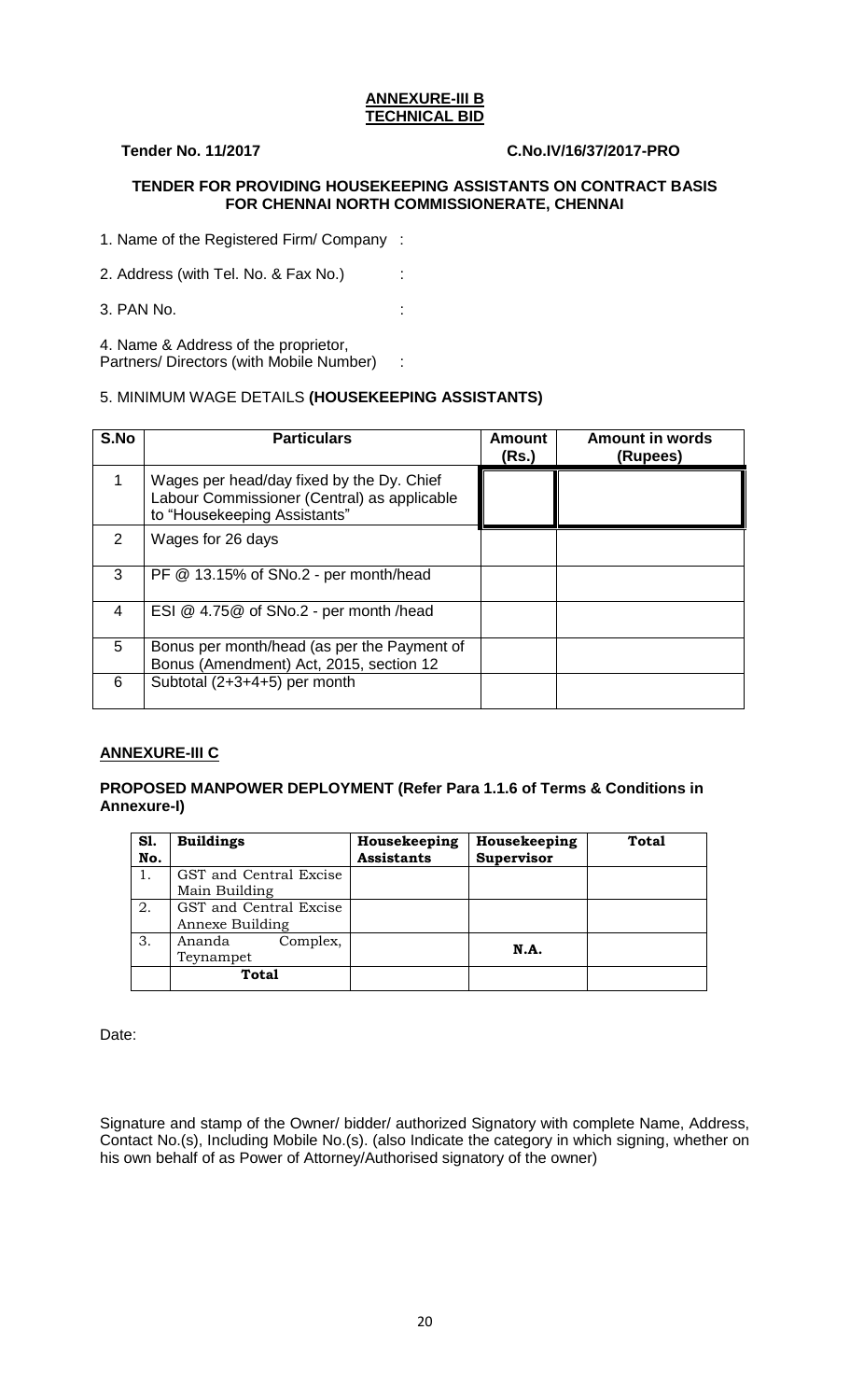# **Annexure-IV**

## **OFFICE OF THE PRINCIPAL COMMISSIONER OF GST & CX, CHENNAI**

## **BIDDER UNDERTAKING**

1.General Description

"Tender for Providing Housekeeping Assistants in the office of The Principal Commissioner of GST & CX at Chennai".

2. Earnest Money Rs 2,00,000/-

3. Security Deposit 10% of the accepted annual contract value in the form as specified in clause – 1.18 of section -I

4. Period of Contract:

The Contract period is from 01.04.2018 to 31.03.2019.

[The contract is extendable at the same terms and conditions by one more year subject to providing of services to the satisfaction of the Principal Commissioner of GST & CX, at the option of the Principal Commissioner of GST & CX, Chennai North]

5. Delay in commencement of Service and forfeiture of Earnest Money Deposit & Undertakings by the Bidder

a) Should this tender be accepted in whole or in Part, I / we here agree:

to terms and abide and fulfill all conditions annexed hereto and all the terms and provisions contained in notice inviting tenders so far as applicable and/or in default thereof to forfeit and to pay the Principal Commissioner of GST & CX or his successors in office, the sum of money mentioned in the conditions. A sum of Rs.2,00,000/- is hereby forwarded in Demand draft as Earnest Money. If I / we fail to commence the Service Specified in the above memorandum / we agree that the said the Principal Commissioner of GST & CX or his successors in office shall, without prejudice to the Principal Commissioner of GST & CX any other right or remedy, be at liberty to forfeit the said Earnest Money absolutely.

b) To execute all the Services referred to there in the tender documents upon the terms and conditions contained or referred to therein and carryout such deviations as may be ordered by the Principal Commissioner of GST & CX.

c) I/We hereby agree to abide by all terms and conditions laid down in tender Document.

d) This is to certify that I/We before signing this bid have read and fully understood all the terms and conditions and instructions contained therein and undertake myself/ourselves abide by the said terms and conditions.

6. I/We abide by the provisions of Minimum Wages Act, Contract Labour Act and other statutory provisions like Provident Fund Act, ESI Bonus, Gratuity, Leave, Relieving Charges, Uniform and Allowance thereof and any other Charges applicable from time to time. I/We will pay the wages to the Personnel deployed as per Minimum Wages Act as amended by the Government from time to time and shall be fully & solely responsible for any violation.

> Signature and stamp of the Owner/ bidder/ authorized Signatory with complete Name, Address, Contact No. (s), including Mobile No.(s).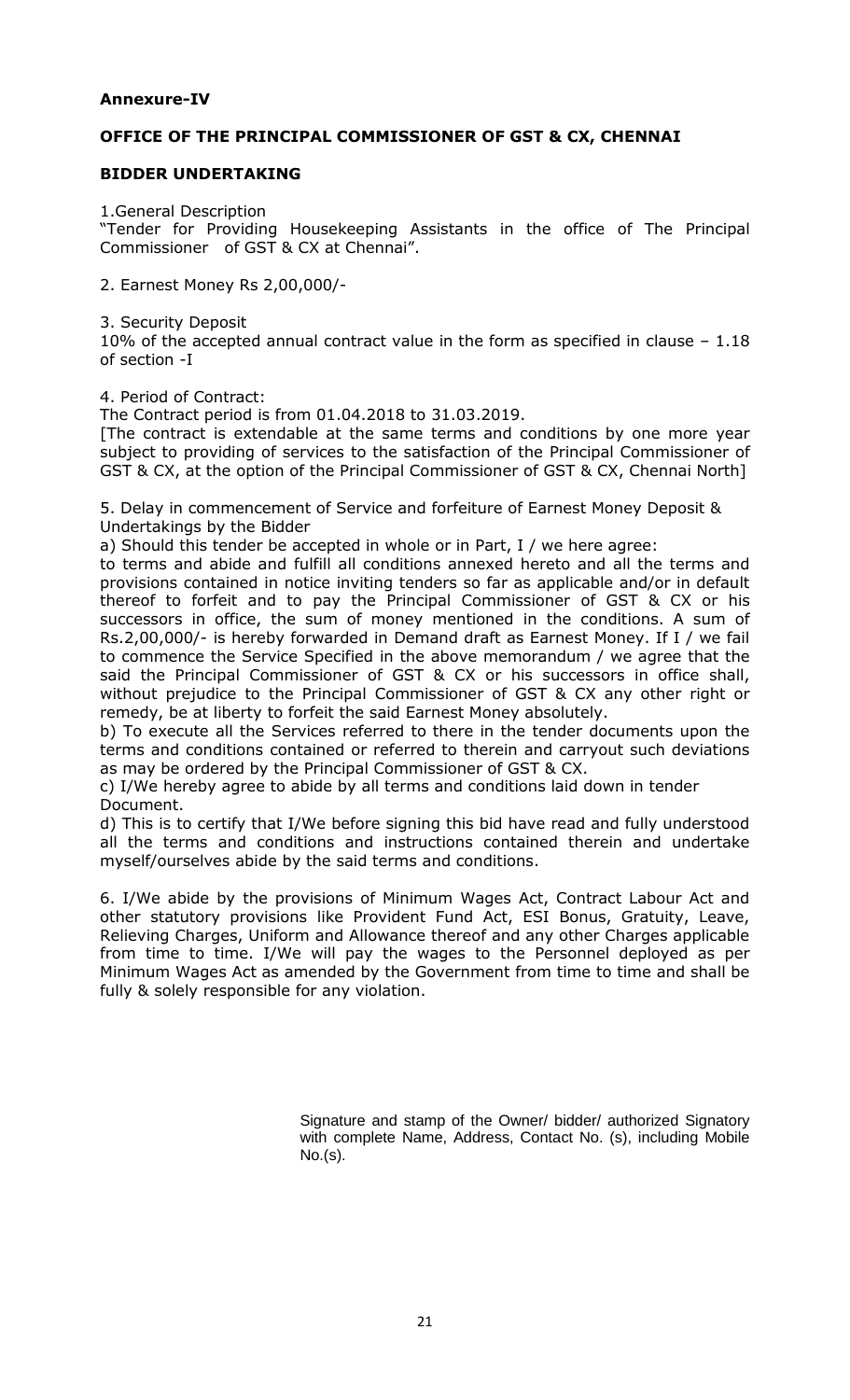#### **ANNEXURE – V FINANCIAL BID**

#### **Tender No. 11/2017 C.No.IV/16/37/2017-PRO TENDER FOR PROVIDING HOUSEKEEPING ASSISTANTS ON CONTRACT BASIS FOR CHENNAI NORTH COMMISSIONERATE, CHENNAI**

1. Name of the Registered Firm/ Company :

2. Address (with Tel. No. & Fax No.) :

3. PAN No. :

4. Name & Address of the proprietor, Partners/ Directors (with Mobile Number) :

| S.No           | <b>Particulars</b>                                                                                                       | Amount<br>(Rs.) | <b>Amount in words</b><br>(Rupees) |
|----------------|--------------------------------------------------------------------------------------------------------------------------|-----------------|------------------------------------|
| 1              | Wages per head/day fixed by the Dy. Chief<br>Labour Commissioner (Central) as applicable<br>to "Housekeeping Assistants" |                 |                                    |
| $\overline{2}$ | Wages for 26 days                                                                                                        |                 |                                    |
| 3              | PF @ 13.15% of SNo.2 - per month/head                                                                                    |                 |                                    |
| 4              | ESI @ 4.75@ of SNo.2 - per month /head                                                                                   |                 |                                    |
| 5              | Bonus per month/head (as per the Payment of<br>Bonus (Amendment) Act, 2015, section 12                                   |                 |                                    |
| 6              | Subtotal (2+3+4+5) per month                                                                                             |                 |                                    |
| $\overline{7}$ | Contractor's Service charges per head/month                                                                              |                 |                                    |
| 8              | Total charges per head/month $(6+7)^*$                                                                                   |                 |                                    |
| 9              | Rate per sq. ft. per month (as quoted in BoQ)                                                                            |                 |                                    |

(Rupees

## **NOTE:-**

#### . **\*Rate quoted is exclusive of GST.**

Date:

Signature and stamp of the Owner/ bidder/ authorized Signatory with complete Name, Address, Contact No.(s), Including Mobile No.(s). (also Indicate the category in which signing, whether on his own behalf of as Power of Attorney/Authorised signatory of the owner)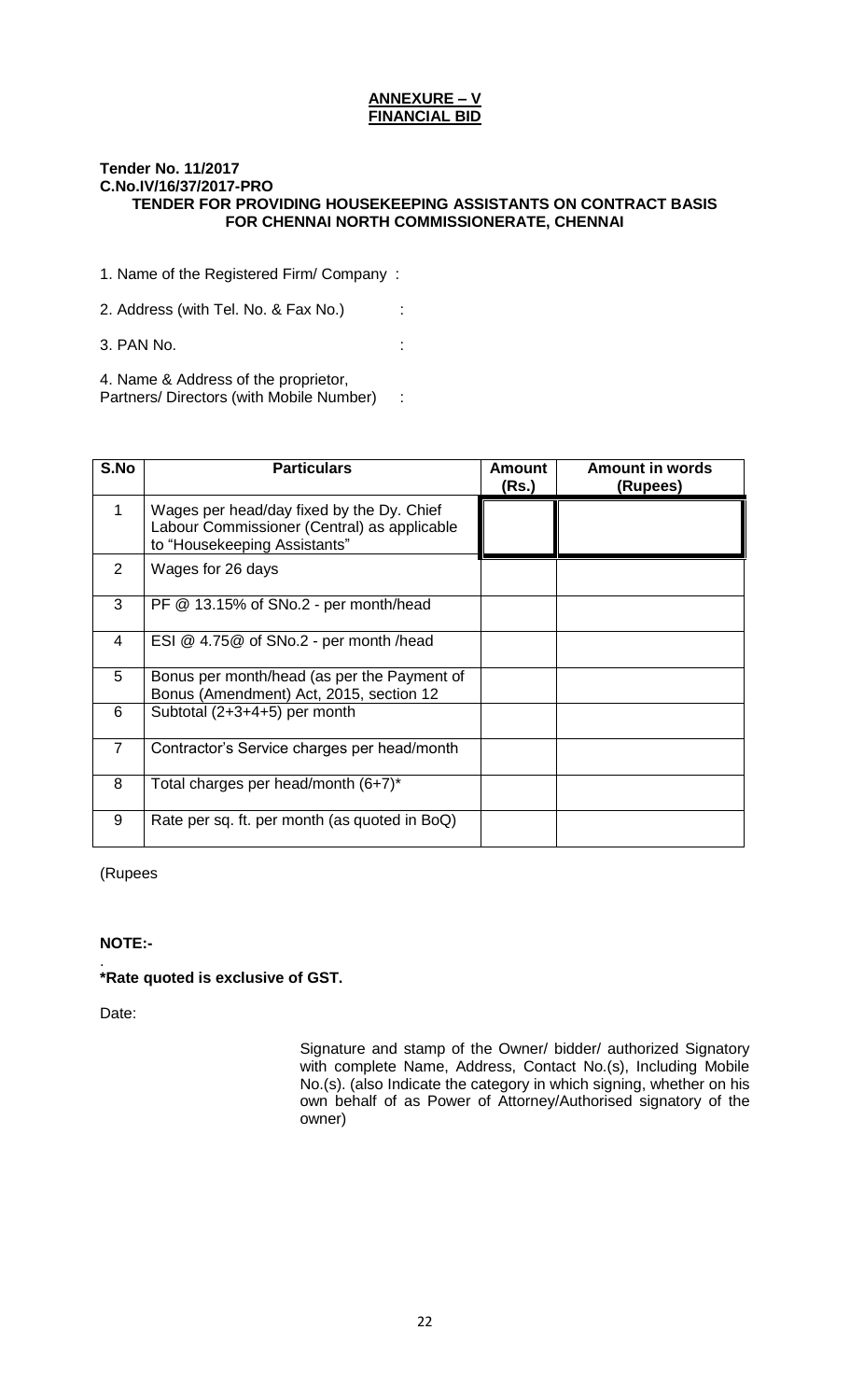## **ANNEXURE-VII**

## **PRICE/ FINANCIAL BID DOCUMENT**

\_\_\_\_\_\_\_\_\_\_\_\_\_\_\_\_\_\_\_\_\_\_

- (a) Price bid undertaking
- (b) Schedule of price bid in the form of BOQ.xls

## **PRICE BID UNDERTAKING**

From: (Full name and address of the Bidder)\_\_\_\_\_\_\_\_\_\_\_\_\_\_\_\_\_\_\_\_\_\_

To,

The Principal Commissioner,

GST & Central Excise,

Chennai North Commissionerate,

Chennai.

Dear Sir/Madam,

I submit the Price Bid for\_\_\_\_\_\_\_\_\_\_\_\_\_\_\_\_\_\_\_\_\_\_\_\_\_\_\_\_\_\_\_\_\_\_\_\_\_\_\_\_\_\_ and related activities as envisaged in the Bid document.

2. I have thoroughly examined and understood all the terms and conditions as contained in the Bid document, and agree to abide by them.

3. I offer to work at the rates as indicated in the price Bid, inclusive of all applicable taxes except GST.

Yours faithfully

Signature of Authorized Representative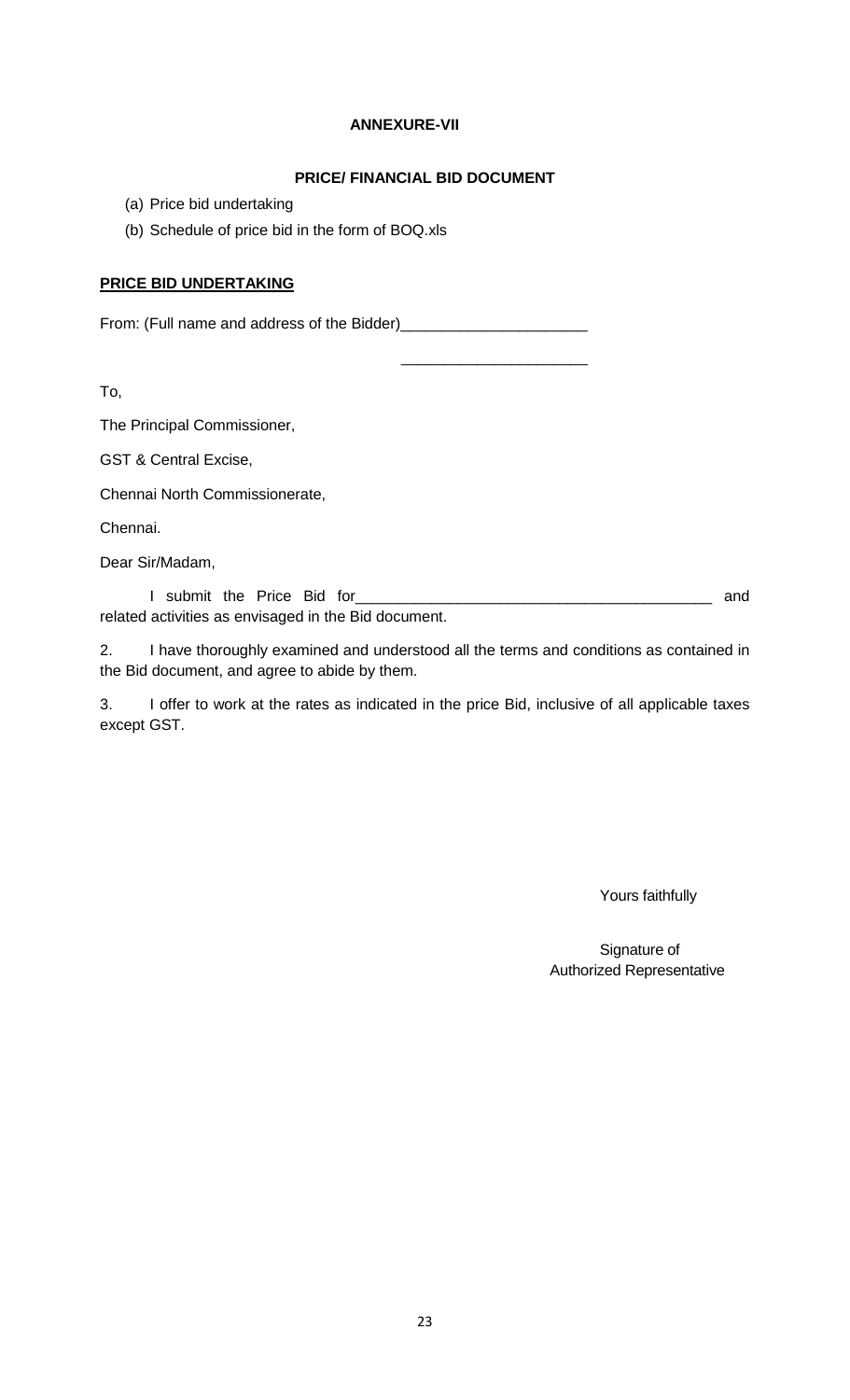## **ANNEXURE -VIII UNDERTAKING BY THE BIDDER**

I/We undertake that my/our firm M/s ………………………………………………………………………… has not been **blacklisted** by any Govt. Department/Public Sector Undertaking/Autonomous Body.

2. I ………………………………………………………………………………. Son/Daughter/Wife of Shri……………………………………………………………. Proprietor/Partner/Director/Authorized signatory of M/s ………………………………………………………. am competent to sign this declaration and execute this tender document.

3. I have carefully read and understood all the term and conditions of the tender and undertake to abide by them.

4. The information / documents furnished alongwith the above application are true and correct to the best of my knowledge and belief. I/ We, am/are well aware of the fact that furnishing of any false information / fabricated document would lead to rejection of my tender at any stage besides liabilities towards prosecution under appropriate law.

5. I/We understand that in case any deviation is found in the above statement at any stage, my/our concern/firm/co. shall be blacklisted and shall not have any dealing with the Department in future.

Date: Date: Signature of the authorized Signatory of the firm/

Place: Company/Organization

Office Stamp/Seal: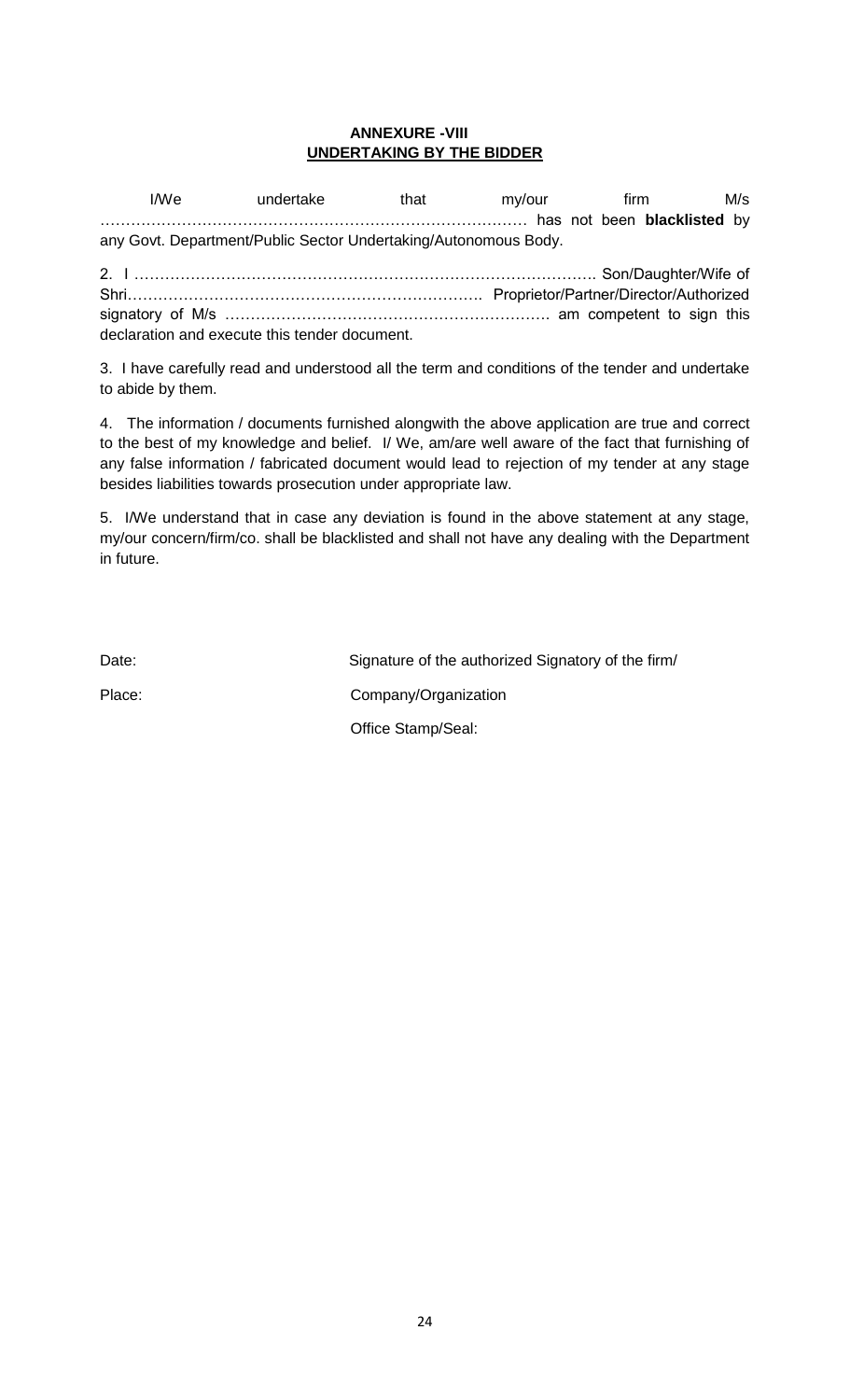## **Annexure-VI**

## **Instructions for Online Bid Submission:**

The bidders are required to submit soft copies of their bids electronically on the CPP Portal, using valid Digital Signature Certificates. The instructions given below are meant to assist the bidders in registering on the CPP Portal, prepare their bids in accordance with the requirements and submitting their bids online on the CPP Portal.

More information useful for submitting online bids on the CPP Portal may be obtained at: <https://eprocure.gov.in/eprocure/app>**.**

## **REGISTRATION**

- 1) Bidders are required to enroll on the e-Procurement module of the Central Public Procurement Portal (URL: [https://eprocure.gov.in/eprocure/app\)](https://eprocure.gov.in/eprocure/app) by clicking on the link "**Online bidder Enrollment**" on the CPP Portal which is free of charge.
- 2) As part of the enrolment process, the bidders will be required to choose a unique username and assign a password for their accounts.
- 3) Bidders are advised to register their valid email address and mobile numbers as part of the registration process. These would be used for any communication from the CPP Portal.
- 4) Upon enrolment, the bidders will be required to register their valid Digital Signature Certificate (Class II or Class III Certificates with signing key usage) issued by any Certifying Authority recognized by CCA India (e.g. Sify / nCode / eMudhra etc.), with their profile.
- 5) Only one valid DSC should be registered by a bidder. Please note that the bidders are responsible to ensure that they do not lend their DSC"s to others which may lead to misuse.
- 6) Bidder then logs in to the site through the secured log-in by entering their user ID / password and the password of the DSC / e-Token.

#### **SEARCHING FOR TENDER DOCUMENTS**

- 1) There are various search options built in the CPP Portal, to facilitate bidders to search active tenders by several parameters. These parameters could include Tender ID, Organization Name, Location, Date, Value, etc. There is also an option of advanced search for tenders, wherein the bidders may combine a number of search parameters such as Organization Name, Form of Contract, Location, Date, Other keywords etc. to search for a tender published on the CPP Portal.
- 2) Once the bidders have selected the tenders they are interested in, they may download the required documents / tender schedules. These tenders can be moved to the respective "My Tenders" folder. This would enable the CPP Portal to intimate the bidders through SMS / e-mail in case there is any corrigendum issued to the tender document.
- 3) The bidder should make a note of the unique Tender ID assigned to each tender, in case they want to obtain any clarification / help from the Helpdesk.

#### **PREPARATION OF BIDS**

- 1) Bidder should take into account any corrigendum published on the tender document before submitting their bids.
- 2) Please go through the tender advertisement and the tender document carefully to understand the documents required to be submitted as part of the bid. Please note the number of covers in which the bid documents have to be submitted, the number of documents - including the names and content of each of the document that need to be submitted. Any deviations from these may lead to rejection of the bid.
- 3) Bidder, in advance, should get ready the bid documents to be submitted as indicated in the tender document / schedule and generally, they can be in PDF / XLS / RAR / DWF/JPG formats. Bid documents may be scanned with 100 dpi with black and white option which helps in reducing size of the scanned document.
- 4) To avoid the time and effort required in uploading the same set of standard documents which are required to be submitted as a part of every bid, a provision of uploading such